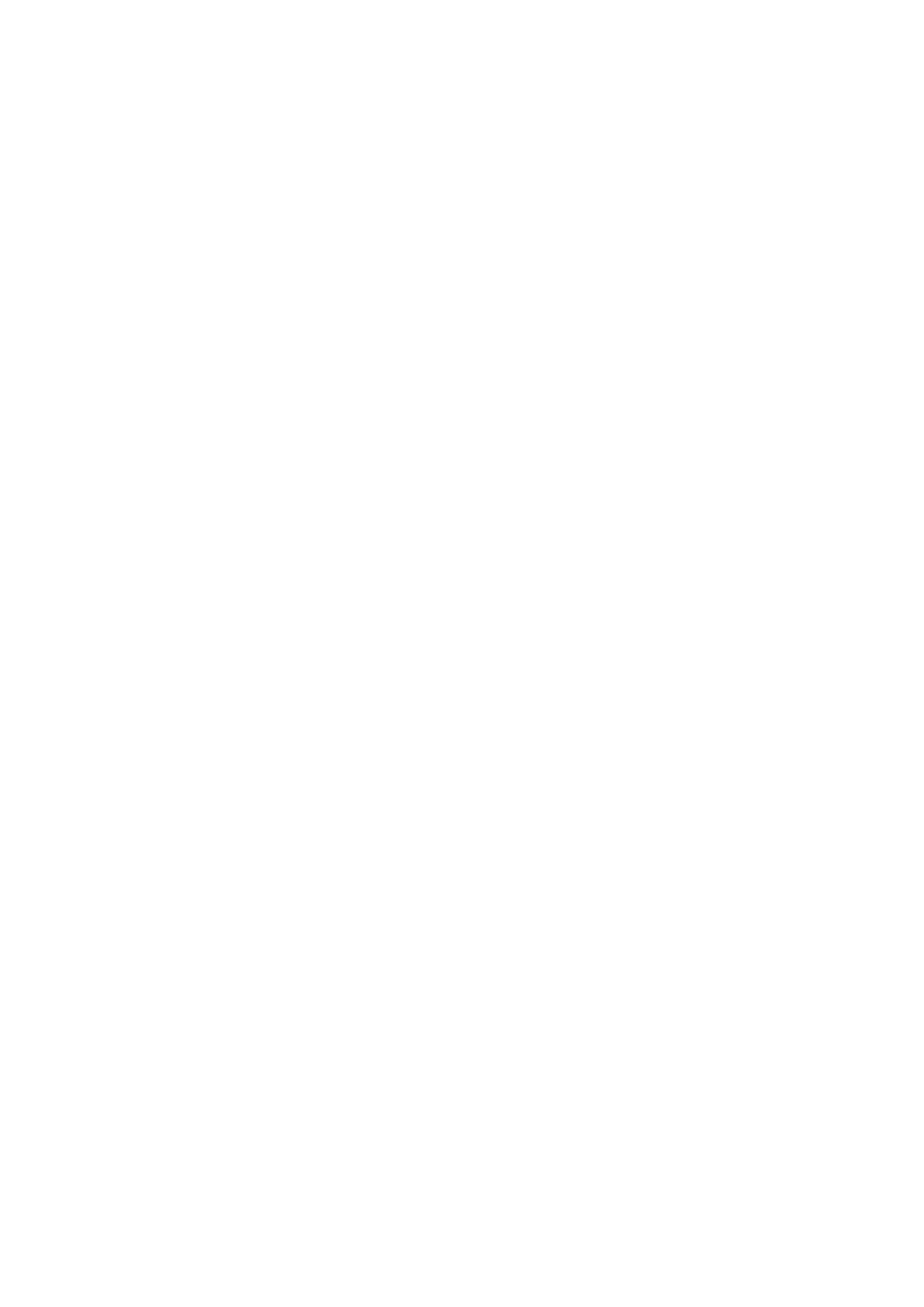# Collaboration and Innovation Speed: Evidence from a Prize Data-Set, 1955- 2010

Hiroshi Shimizu Hitotsubashi University Institute of Innovation Research shimizu@iir.hit-u.ac.jp

Yusuke Hoshino Musashino University Faculty of Political Science and Economics yhoshino@musashino-u.ac.jp

Abstract

The anecdotal evidence has indicated that inter-organizational collaboration increases R&D productivity by providing access to outside complimentary assets for firms. Focusing on the length of time from launching R&D project to realizing its R&D outcomes, we call it innovation speed, this paper examines a prize data-set on industrial technology, including 434 award-winning R&D projects, and empirically examines the relationship between inter-organizational collaboration and innovation speed and explores how the relationship varies across different types of collaborations. After controlling time periods, technological areas, prize categories, and collaboration types, the data reveal that inter-organizational collaboration among non-business group firms is associated with shorter innovation speed. The curtailed time periods vary from 19.9% to 32.2% according to the models. However, such accelerated time periods are not observed in other collaboration types such as inter-firm collaboration and firm-academic collaboration.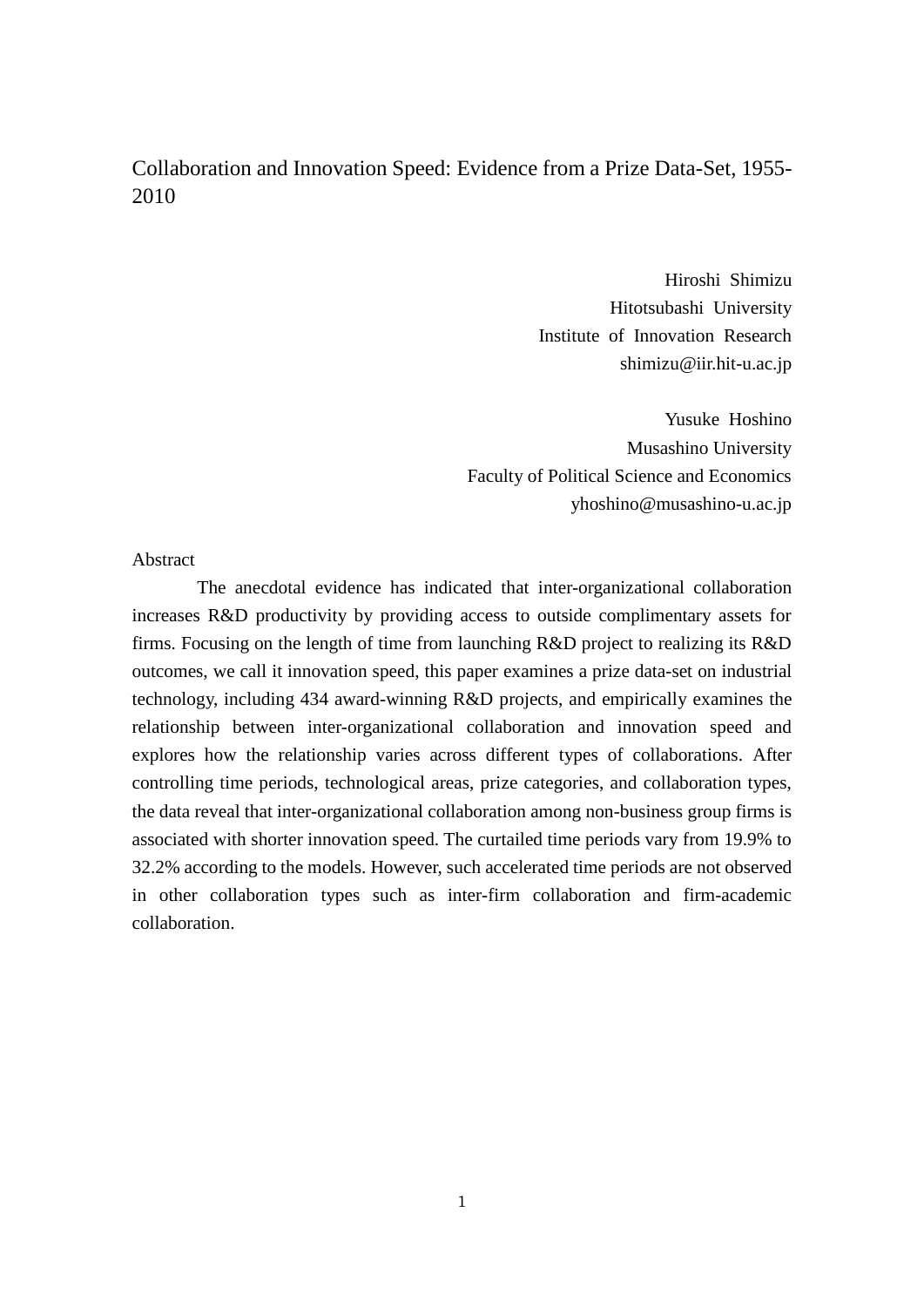### 1. Introduction

Traditionally, in-house R&D has been an important source of innovation and competitive advantage for firms [\(Chandler et al., 2001;](#page-26-0) [Mowery, 1983\)](#page-28-0). However, with the increasing complexity of technology, it has become impossible for firms to internalize all of the resources needed for in-house R&D [\(Powell et al., 1996\)](#page-29-0). Thus, the previous literature on business collaboration has indicated that utilizing external information and resources gives firms an important competitive advantage [\(Chesbrough, 2003;](#page-26-1) [Chesbrough et al., 2006;](#page-26-2) [Freeman, 1991;](#page-27-0) [Gulati, 1999\)](#page-27-1). As the literature suggests, an increasing trend of collaborative inventive activity has been clearly observed in the R&D 100 Awards [\(Fontana et al., 2009\)](#page-27-2). This trend has been observed in scientific organizations as well [\(Wagner and Leydesdorff, 2005\)](#page-29-1).

While organizations collaborate with each other for various reasons and in various ways, this paper focuses on exploring the effects of collaboration on innovation speed. One of the reasons behind the collaboration lies in the expectation that a firm can significantly reduce time to market. The length of product life cycle has been decreasing [\(Qualls et al., 1981\)](#page-29-2). Products are rapidly becoming obsolete in many industries. Supplying new products and marketing them aggressively became important [\(Gomory,](#page-27-3)  [1989;](#page-27-3) [Rosenaut, 1988\)](#page-29-3). Saving time lowers costs by reducing man-houses and overhead as well.

While anecdotal accounts have indicated that collaboration actually accelerate innovation speed, the relationship between collaboration and innovation speed has not been empirically examined with systematically collected data. Exploring 434 award winning R&D projects from a prize data-set on industrial technology, the Okochi Prize, this paper empirically examines the association between inter-organizational collaboration and the length of time from launching R&D project to realizing its R&D outcomes, we call it innovation speed. It explores how the relationship varies depending of types of collaborations.

The empirical results reveal that inter-organizational collaboration among nonbusiness group firms is associated with shorter innovation speed after controlling time periods, technological areas, prize categories, and collaboration types. The curtailed time periods vary from 19.9% to 32.2% according to the models. However, such accelerated time periods are not observed in other collaboration types such as inter-firm collaboration and firm-academic collaboration.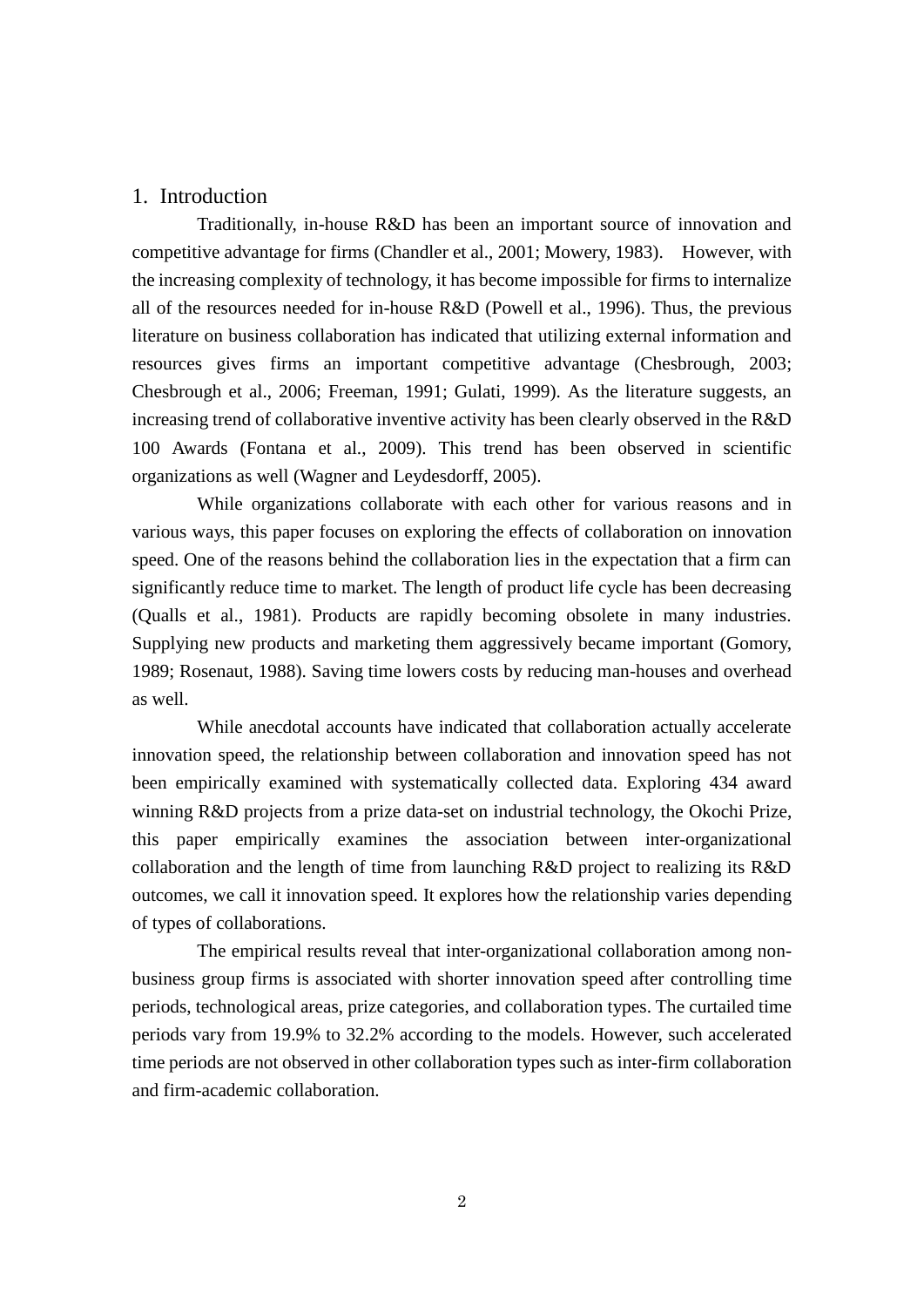### 2. R&D Collaboration and Speed

The utilization of knowledge and resources outside the firm plays an important role in establishing competitive advantages [\(Chesbrough, 2003,](#page-26-1) [2006;](#page-26-3) [Chesbrough et al.,](#page-26-2)  [2006\)](#page-26-2). R&D collaboration can provide entry to a field in which the relevant knowledge is widely distributed and not easily produced inside a firm or obtained through market transactions [\(Chesbrough, 2003;](#page-26-1) [Chesbrough et al., 2006;](#page-26-2) [Powell et al., 1996\)](#page-29-0). Interorganizational collaboration is critical to supplementing the internal resources of an organization [\(Dodgson, 1993;](#page-27-4) [Hagedoorn, 1993;](#page-27-5) [Teece, 1986\)](#page-29-4)and can provide access to complimentary assets for firms, building technological capability [\(Teece, 1986\)](#page-29-4). Through the collaboration, an organization can share both knowledge and increasing R&D costs with its partners [\(Ahuja, 2000\)](#page-26-4).

Inter-organizational collaboration in R&D has been discussed from various angles. For example, one line of discussion in R&D collaboration was conducted within the boundaries of the firm. Firms' choices between in-house and external sources of R&D are dependent on transaction costs, bargaining hazards, and appropriability concerns [\(Pisano, 1990\)](#page-29-5). Another line of research explored how the increasing trend in interorganizational collaboration in R&D occurred. This latter line of research necessarily examines the Bayh-Dole Act. The Bayh-Dole Act, which gave universities, small businesses, and non-profit organizations intellectual property control of their inventions, resulted from governmental funding; it is considered a primary stimulus of R&D collaboration in the U.S.[\(Henderson et al., 1998\)](#page-28-1). However, the effect of the Bayh-Dole Act is debatable. The Bayh-Dole Act is only one of the factors stimulating university patenting and licensing activity, which in turn is only one of the important factors behind the increasing pattern of R&D collaboration; some universities were active in patenting and licensing before passage of the act [\(Mowery et al., 2001;](#page-28-2) [Mowery and Sampat, 2001\)](#page-28-3).

Many detailed case studies have explored how collaboration is formed, managed, and lead to high performance as well. For example, based on the case studies of the National Cooperative Program for Infertility Research and the TexAQS collaboration, the development of epistemic and organizational domain creates common incentives to collaborate and eliminates barriers via effective planning and management [\(Corley et al.,](#page-27-6)  [2006\)](#page-27-6). The case of collaborations between private firms and Lawrence Livermore National Laboratory revealed that careful selection of projects for collaboration and the development of a good fit between project characteristics and the specific vehicle supporting the collaboration leads to the successful completion of the project objectives [\(Ham and Mowery, 1998\)](#page-27-7). A longitudinal study of 65 biomedical scientists in a New Zealand university revealed that within-university collaboration and international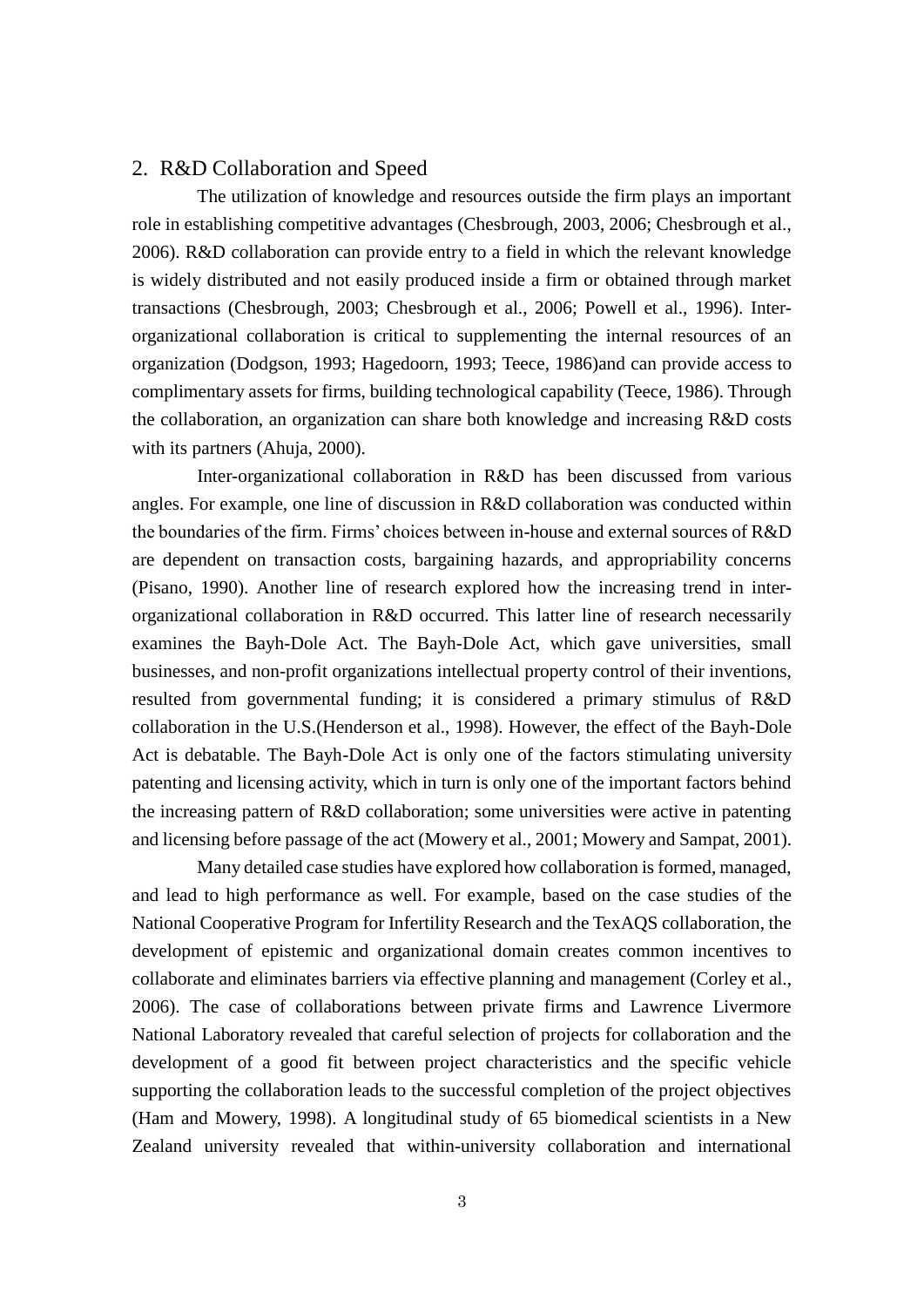collaboration are positively related to an article's quality [\(He et al., 2009\)](#page-27-8). Faems et al. (2005) conducted an empirical study of Belgian manufacturing firms, which showed a positive relationship between inter-organizational collaboration and innovative performance measured by the composition of turnover, which is attributed to both new and improved products. This demonstrates that the impact of innovative performance differs depending on the nature of the partner involved. For instance, collaborations with customers and suppliers are associated positively with higher levels of turnover stemming from improved products, while collaborations with universities are associated positively with turnover levels related to new products.

These studies clearly suggest that collaboration plays an important role in increasing R&D productivity by utilizing external complimentary knowledge. However, how the collaboration influences innovation speed has not been well, even though the speed is one of the central motivations in forming inter-organizational collaboration.

Products are rapidly becoming obsolete in many industries. Supplying new products and marketing them aggressively became important [\(Gomory, 1989;](#page-27-3) [Rosenaut,](#page-29-3)  [1988\)](#page-29-3). Therefore, Firms may license or buy technology from other organization. Firms may contract R&D organizations to develop new products or form inter-organizational collaboration. Previous literature suggests that time-saving can enhance product quality [\(Schmenner, 1988\)](#page-29-6). The speed of innovation generally has been positively correlated with a products' quality, or the degree to which it satisfies customers' requirements [\(Clark and](#page-26-5)  [Fujimoto, 1991\)](#page-26-5). Referencing updated knowledge can increase quality of invention [\(Nagaoka, 2007\)](#page-28-4). Saving time lowers costs by reducing man-houses and overhead. A firm can reduce fixed costs and fully leverage R&D resources by accelerating the pace of R&D and commercialization [\(McEvily et al., 2004;](#page-28-5) [Page, 1993\)](#page-29-7). Shortening development time can allow a firm to spend extra resources to accelerate an innovation in the long run [\(Clark](#page-26-5)  [and Fujimoto, 1991\)](#page-26-5).

Previous literature has suggested that greater use of external resources is associated with relatively faster product development [\(Chesbrough, 2003;](#page-26-1) [Chesbrough et](#page-26-2)  [al., 2006;](#page-26-2) [Kessler and Chakrabarti, 1996\)](#page-28-6). It has indicated that relying on outside knowledge and utilizing external sources can shorten the length of the new products development process because a firm can focus more on its internal core capabilities [\(Gold,](#page-27-9)  [1987;](#page-27-9) [Venkatesan, 1992\)](#page-29-8). Of course, it must be noted that external sourcing does not necessarily reduce innovation speed and development costs since external knowledge is tacit and not easily transferable [\(Kessler et al., 2000\)](#page-28-7).

The extent to which inter-organizational collaboration can enhance R&D productivity and innovation speed has not been explored well empirically [\(Faems et al.,](#page-27-10)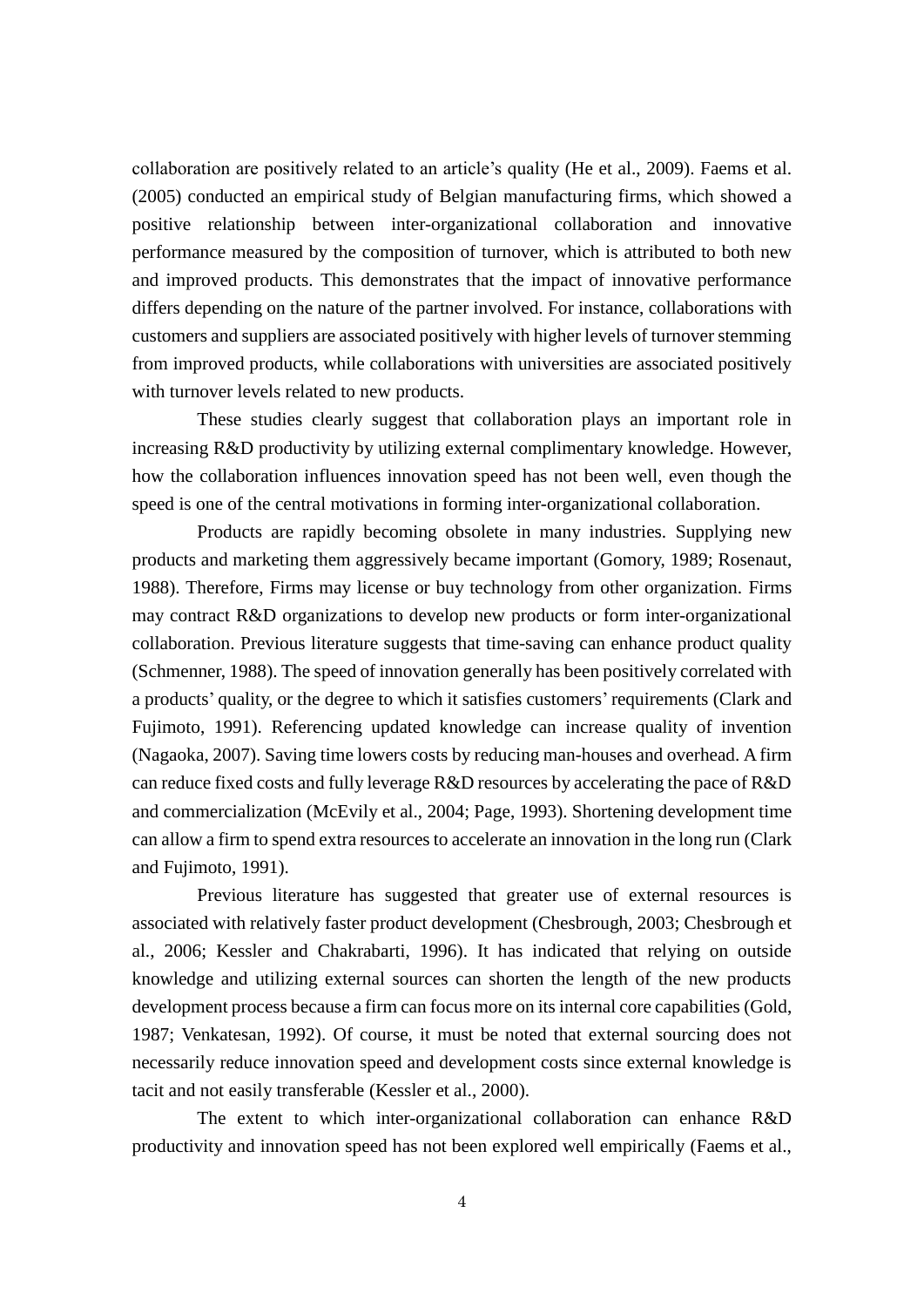[2005\)](#page-27-10). Despite several case studies discussing inter-organizational collaboration and its effects, large-scale empirical evidence on the effect of inter-organizational collaboration on R&D is still scarce.

The primal reason for this dearth of evidence lies in the fact that collaboration can take various different forms ranging from one based on informal and personal ties to one based on formal organizational contracts [\(Katz and Martin, 1997\)](#page-28-8). Patents allow examination of inter-organizational collaboration by exploring co-patenting. Academic papers published also allow investigation of inter-organizational collaboration by examining co-authorship. However, co-patenting and co-authorship do not necessarily cover inter-organizational collaboration because organizations do not always co-patent or co-author, even though they may jointly carry out R&D. Since several problems concerning intellectual property rights arise when a firm makes a cross-licensing contract, a firm tends to decide to patent developed technology in its own individual domain rather than co-patent. Moreover, even if inter-organizational collaboration can be identified by patenting and co-authoring, the time that organization spent for its R&D cannot.

European community innovation survey has changed its trajectory. Many studies have begun to investigate external sourcing motivation and its effects based on the European community innovation survey. For example, Investigating the response to the UK's version of the second European community innovation survey, Tether (2002) has shown that co-operation does not necessarily bring innovation straightforwardly [\(Tether,](#page-29-9)  [2002\)](#page-29-9). It has indicated that firms attempting to introduce higher level innovations tend to engage in co-operative arrangements for innovation. Exploring the France version of the second European community innovation survey, Miotti and Sachwald (2003) has examined co-operative R&D activities and determinants of the choice of partners [\(Miotti](#page-28-9)  [and Sachwald, 2003\)](#page-28-9). Based on systematically collected data, they examines why cooperate, who does and with whom questions. They have found that R&D co-operation exhibits a significant positive impact on the propensity to innovate. They have indicated that the propensity to co-operate on R&D is higher for firm from sectors with relatively high R&D intensity. Co-operation with public institutions increases the capability of firms to conduct research at the technological frontier and to patent. Their analysis has shown the strategic motivation behind R&D co-operation. And it has examines the effects of cooperative R&D on patenting and product innovation measured by shore of innovative products in turnover. Using the Dutch firms' responses to the Community Innovation Survey, Belderbos, Carree and Lokshin (2004) has examined the impact of R&D cooperation on firm performance [\(Belderbos et al., 2004b\)](#page-26-6). They have shown that the impacts of co-operation on firm performance varied according to four types of R&D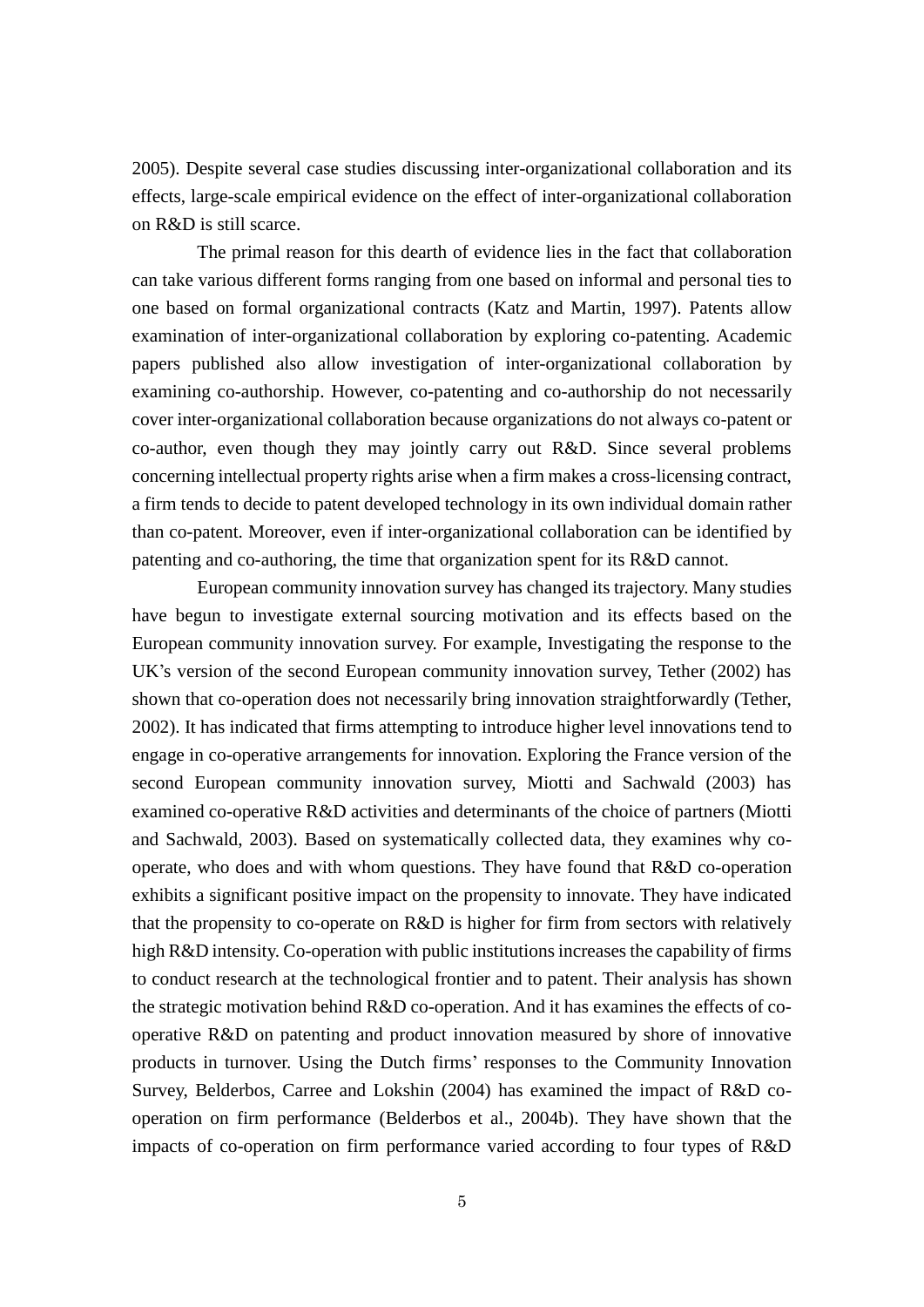partners (competitors, suppliers, customers, and universities and research institutes). For example, while competitor and supplier cooperation improves productivity of firms, university cooperation and competitor cooperation promotes the growth performance of firms. Customers and universities are important sources for radical innovations.

All of these studies have indicated that the motivation and impact of R&D cooperation varies across firms, while they have found that the positive impact of cooperation on firm performance overall. However, such positive impacts would be realized in different flow of time. The impact of co-operation on the speed of innovation has been untapped yet. One of the reasons lies in the fact that much of previous literature on strategic practices related to speed has been based on anecdotal evidences not on enough systematic hard data [\(Crawford, 1992;](#page-27-11) [Kessler and Chakrabarti, 1996\)](#page-28-6). It is not easy to systematically collect data on R&D and commercialization speed.

### 3. Okochi Prize

Award, prize, and exhibition data are used in the analysis of technological innovation. Patents formally protect intellectual property rights; prizes diffuse technological knowledge. Because the primary aim of prizes is not to provide pecuniary gain, applicants do not heavily consider the costs of research and development when vying for prizes. The certification of new technologies by judges through a prize system confers indirect monetary benefits. The announcement of the prize promotes advertising and generates potential user awareness. Usually firms begin to consider awards after patenting an invention because the award does not provide any exclusive right of technology. Patent and prize are not interchangeable but complementary because inventors can pursue patents and prizes concurrently (Nicholas, 2011).

Various institutions award a prize. The Nobel Foundation is perhaps the most well-known prize-awarding institution. Governmental institutions award citizens for their excellent technological achievements. For instance, the U.S. Patent and Trademark Office awards the National Medal of Technology and Innovation (formerly known as the National Medal of Technology). Academic societies and professional associations also provide awards in areas of expertise. For example, IEEE (the Institute of Electrical and Electronics Engineers) provides different types of award programs in the field of electric and electronics engineering.

In celebration of Masatoshi Okochi's achievements, the Okochi Memorial Foundation was established in 1954. Masatoshi Okochi was a Japanese physicist and entrepreneur. He graduated from Tokyo Imperial University in 1903 and began his career as a scholar. He became a director of Rikagaku Kenkyūjo (currently, the Institute of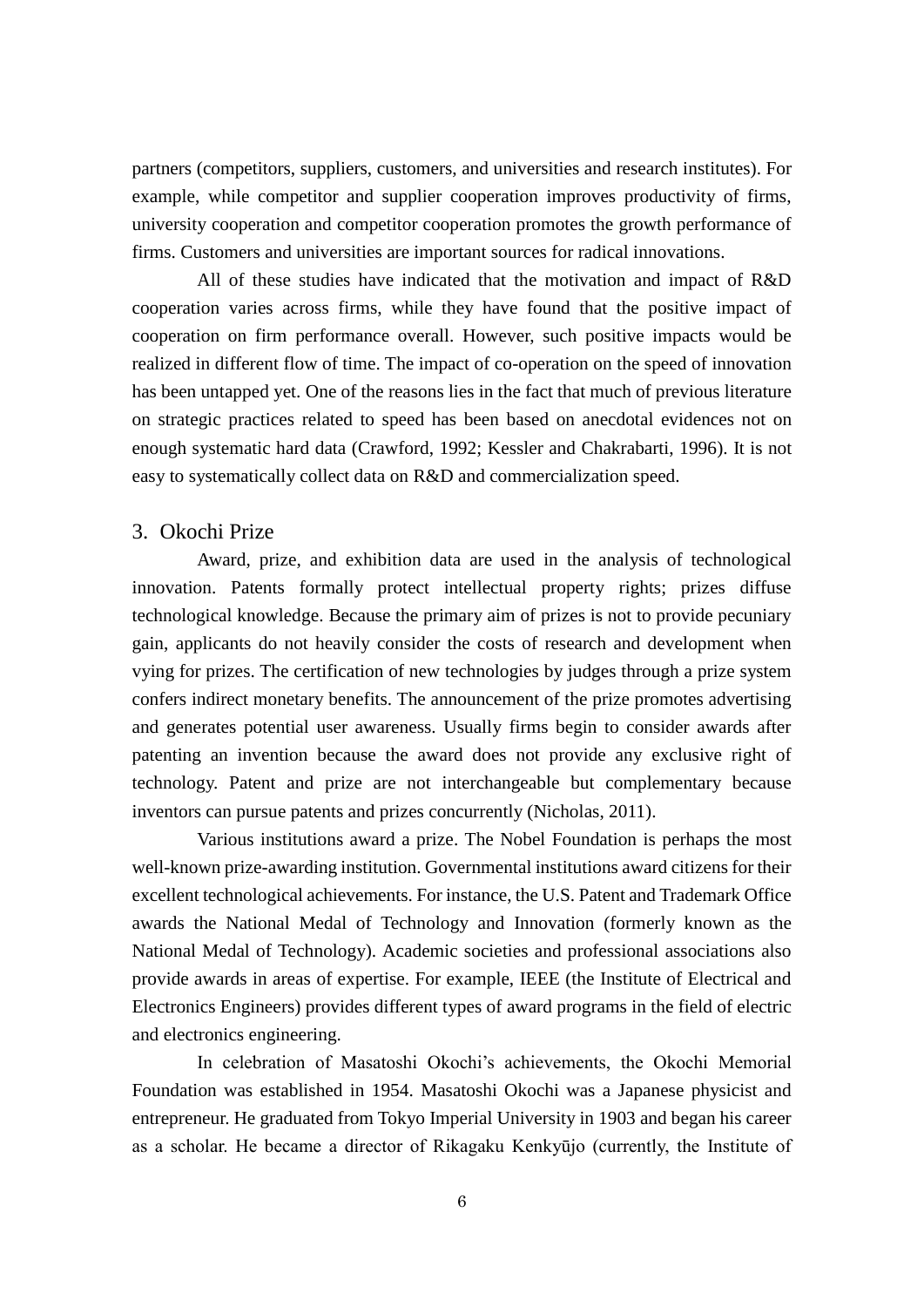Physical and Chemical Research, known as RIKEN), which is still one of the largest natural sciences research institutes in Japan. Okochi promoted empowerment of research group leaders and tried to commercialize their research outcomes. In 1927, he established spin-off companies that used the institute's research outcomes for commercial applications. The Okochi Memorial Foundation has awarded distinguished achievements every year since 1954.

This paper investigates the awards given by the Okochi Memorial Foundation to explore the relationship between inter-organizational collaboration and R&D time reduction effects for two reasons. First, the Okochi Prize is well-known in manufacturing sectors in Japan. The Okochi Prize competition is regarded as a good opportunity for firms, government laboratories, and academic institutions to showcase the outcomes of their R&D. Nominated technology is judged by third party expertise. Therefore, awarded R&D represents a technological breakthrough. Second, the Okochi Memorial Foundation reports detailed descriptions of award-winning R&D projects. The description on awardwinning R&D projects reports (1) Background and Target of R&D, (2) R&D process, (3) Description of Technology and its Features (e.g., originality, academic quality, advantages over competing technologies, economic performance, social contribution, and potentials), and (4) Achievements (e.g., production, sales, and market share). The detailed description is provided by the award-winning organization and checked by the Okochi Memorial Foundation. Based on the reports, we can explore the time that an organization spent for the awarded R&D. The information on R&D duration is significantly important for exploring the effect of collaboration on innovation speed, which has not been well documented by other resources.

All of the awarded project is given a certificate and medal/ trophy. Prize money is given only for the most distinguished R&D projects. However, the amount of monetary gift is one million yen for the Okochi Memorial Grand Technology Prize, which is given for the best project. 30 thousand yen is awarded for the maximum of seven projects. Such monetary gifts is not given for the rest of awarded projects. Since the prize money does not necessarily large, it does not serve as direct monetary benefits. This prize plays an important role in providing honorable position and in showcasing the R&D outcomes.

Applicants may nominate themselves. The application and nomination are judged by a committee composed of industry experts and university professors. The committee asks for additional information, interviews candidates, and, in some instances, conducts on-site investigations. Even though the committee does not rule out nomination of foreign R&D projects, Japanese firms dominate the Okochi Prizes; nearly all of the Okochi Memorial award winners are Japanese. The only award-winning foreign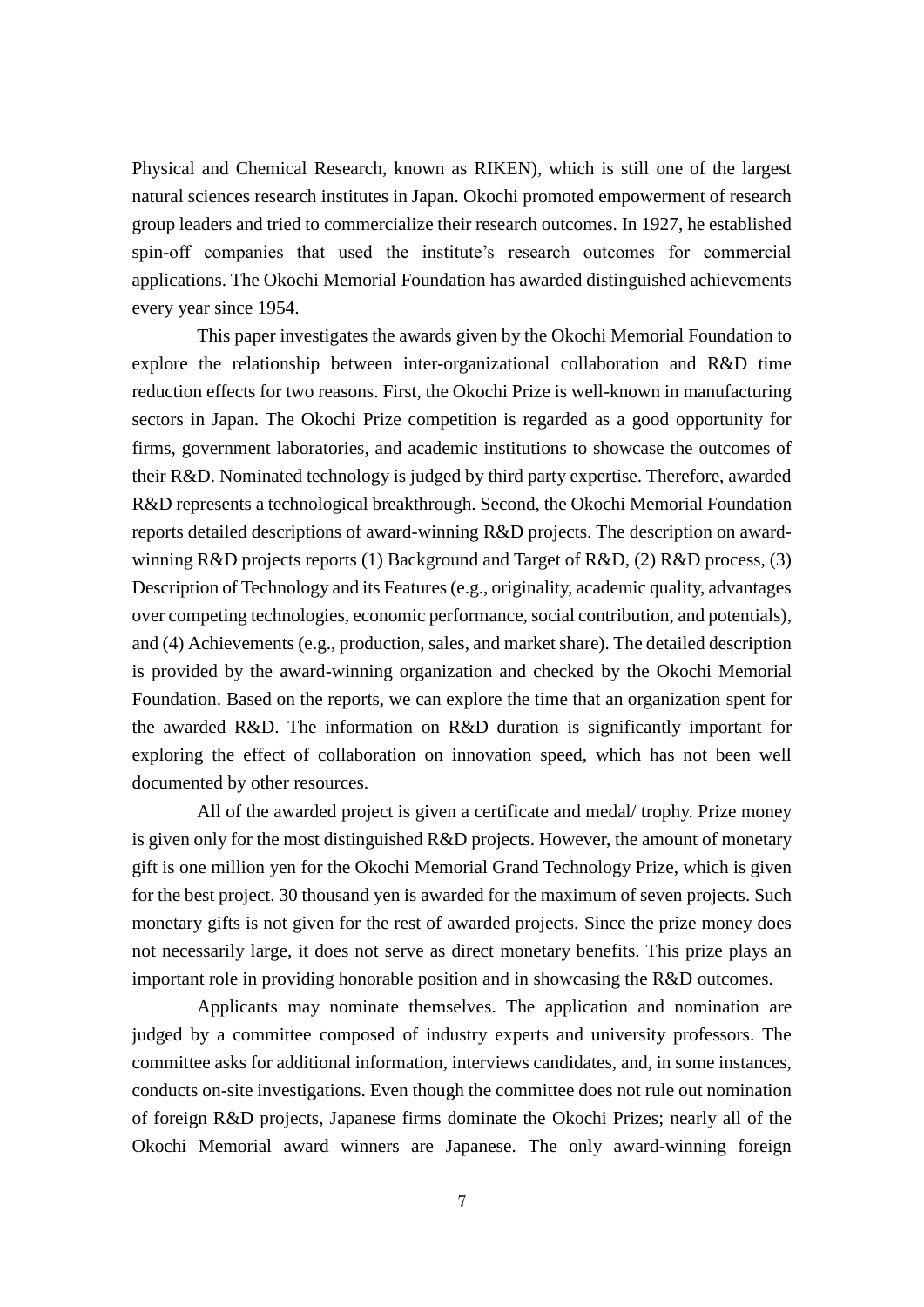organization has been TWI (The Welding Institute of the United Kingdom), which was jointly awarded the prize in 2000 with Hitachi for their Application of Friction Stir Welding to Rolling Stock Body Shell. The Okochi Prizes emphasize production technology. Of course, this does not necessarily mean that product innovation is excluded from the Okochi Prizes; some product innovation certainly originates from process innovation. Moreover, the award-winning process innovation exists in a marketable form such as patent licensing, manufacturing facility, and material. The Okochi Memorial Foundation's report provides us information such as the name of the award-winning organization, technological details of the award-winning R&D project, the number of patents, academic presentation, sales, and other economic and industrial contributions for each individual project. Figure 1 shows the number of Okochi Prizes awarded from 1954 to 2010 and their awarded year.



**Figure 1: Number of Awarded R&D Projects**

Source:[\(Okouchi Memorial Foundation, 1974-2011;](#page-28-10) [Okouchi Memorial Foundation Tomonokai, 1960-](#page-29-10) [1974\)](#page-29-10) The 1950s includes only from 1954-1959, because the Okochi Prize was established in 1954. The 2000s includes 2010.

Figure 2 displays the time series of award-winning organization categories. Award-winning organization is specified in the report provided by Okochi Memorial Foundation. If an award is given to multiple organizations, this figure gives a full count to the award-winning organization. The figure shows that private companies dominate the awards. This reflects the fact that production or its manufacturing process should exist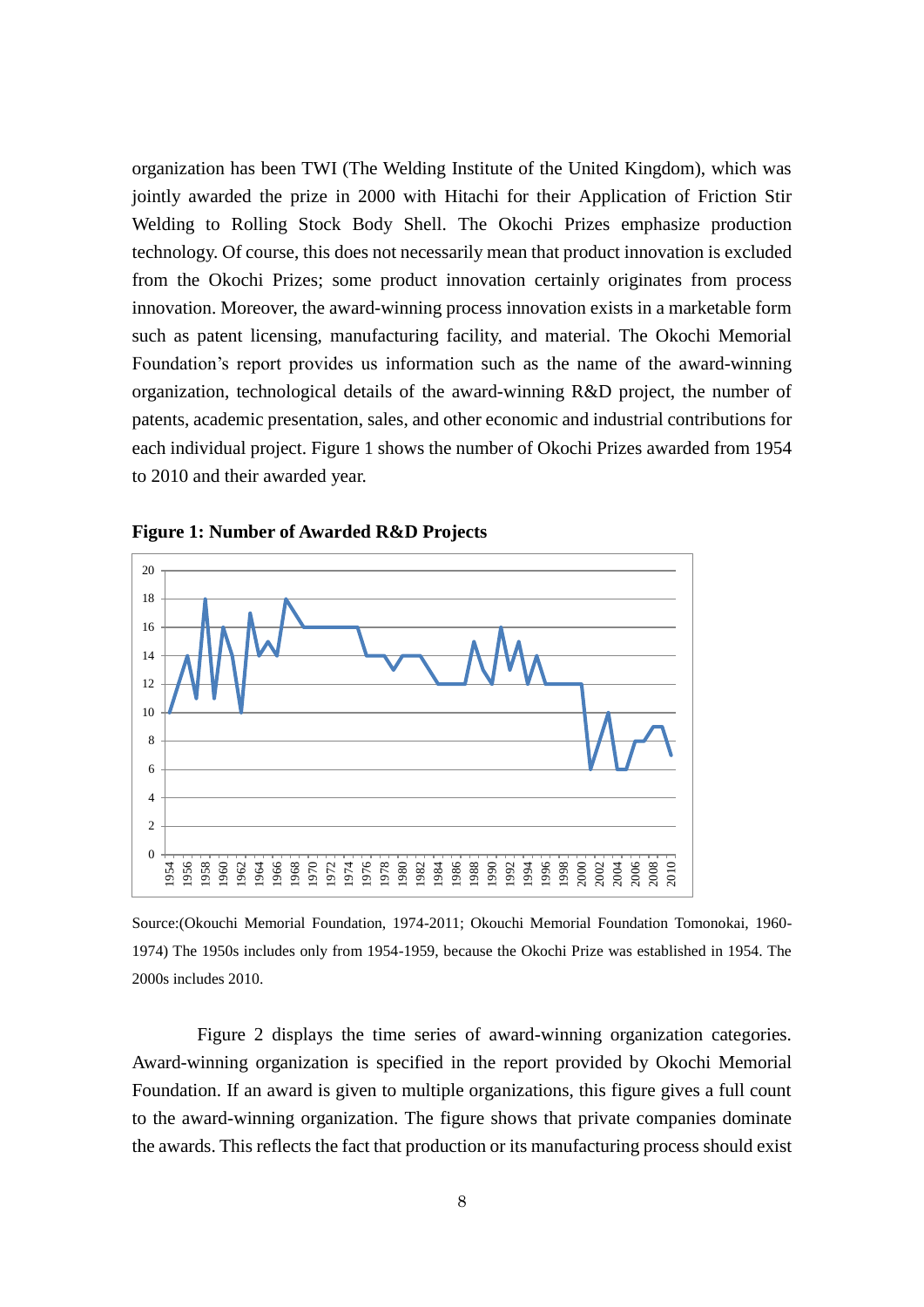in a marketable form at the moment of submission of the nomination.



**Figure 2: Shares of Okochi Prizes Granted to Different Types of Organizations<sup>1</sup>**

Source: [\(Okouchi Memorial Foundation, 1974-2011;](#page-28-10) [Okouchi Memorial Foundation Tomonokai, 1960-](#page-29-10) [1974\)](#page-29-10)

By classifying award-winning organizations based on Japan's securities identification code, Table 1 shows the decennial number of award-winning projects across industrial classes and their total collaboration ratio. If an award is given to multiple organizations, the figure takes the securities identification code of the principal organization appearing as the first author in the award report. If an organization is not listed and is not assigned a securities identification code, a code is assigned based upon the firm's business description and technological details as explained in the report. Since the award winning projects are quite diverse across industries, it merges them into eight categories. Food, agriculture, constructions, and are included in the Other category. The top three award winning categories are Electronics/Telecommunication/Information, Iron and Steel/Non-Ferrous Metal, and Petrochemical/Chemical/ Petroleum /Gas. The top three industries comprise more than half of each decennial sample throughout all time periods. It is interesting to note that despite Japan's competitive advantage in the

-

<sup>1</sup> Nippon Telegraph and Telephone (NTT) was privatized in 1985. Therefore, technically, it was a nationally owned public corporation before 1985. However, the figure counts it as a company throughout the periods.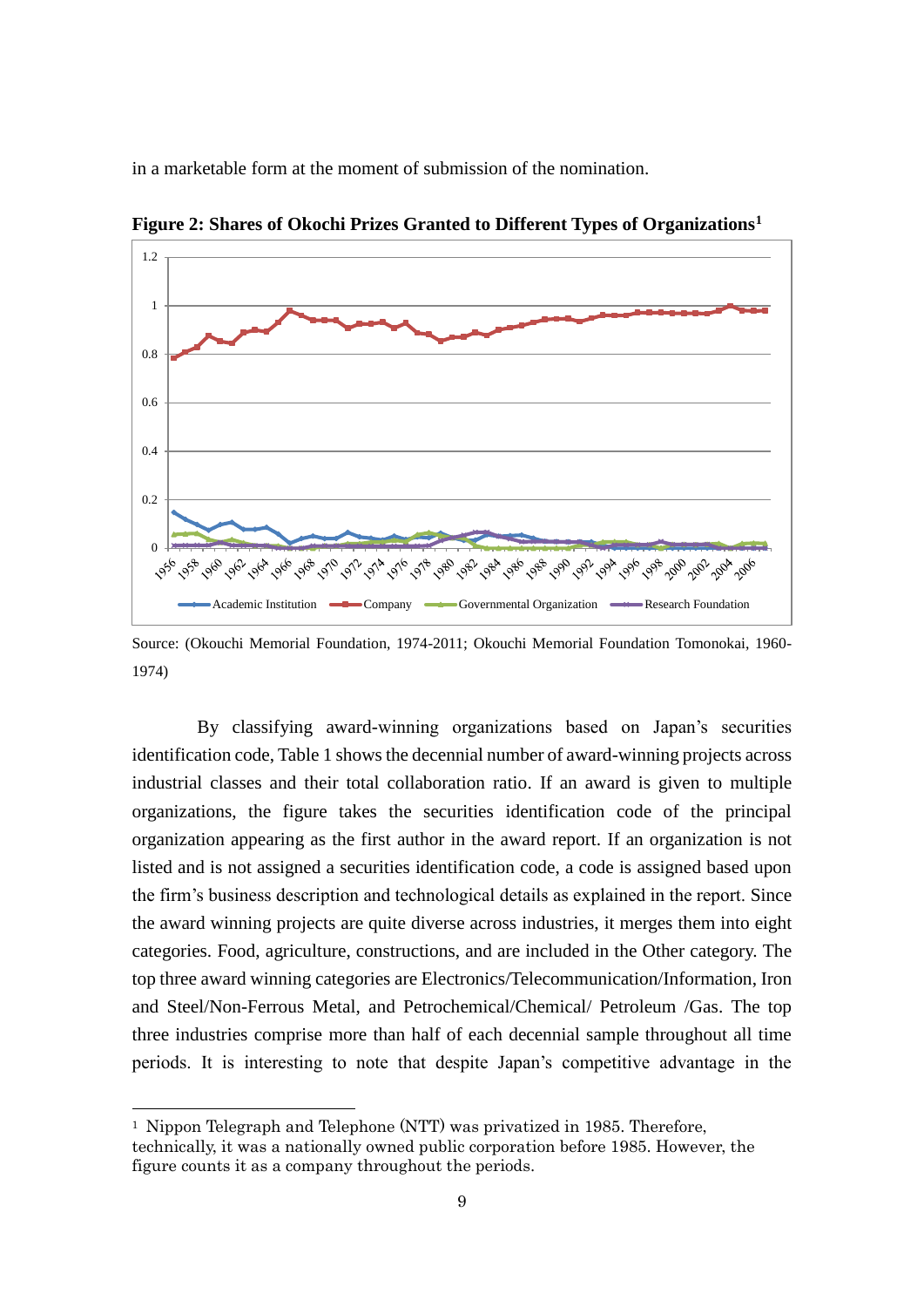automobile industry, the Okochi Prize has rarely been awarded in the category of transportation equipment. While machinery was one of the dominant industrial areas in the Okochi Prize in the 1950s, that industry has been steadily decreasing in its share.

An inter-organizational collaboration occurs when multiple organizations win the prize as co-applicants and recipients. It is safe to hold this assumption because the Okochi Prizes are given based on self-nomination. The collaboration ratios do not show significant difference across industries. They range roughly from 11 to 36 percentages. As previous literature has pointed out that collaboration has played an important role for its R&D, the highest collaborating industrial category is Pharmaceuticals [\(Cockburn and](#page-27-12)  [Henderson, 1998,](#page-27-12) [2001;](#page-27-13) [Zucker et al., 2002\)](#page-29-11).

|                                  | 1950s | 1960s          | 1970s | 1980s          | 1990s | 2000s          | Total | Collaboration<br>Ratio |
|----------------------------------|-------|----------------|-------|----------------|-------|----------------|-------|------------------------|
| Electronics/Telecommunication/   |       |                |       |                |       |                |       |                        |
| Information                      | 17    | 42             | 53    | 44             | 50    | 38             | 244   | 29.79                  |
| Iron and Steel/Non-Ferrous Metal | 14    | 32             | 25    | 33             | 35    | 24             | 163   | 11.43                  |
| Machinery/Precision Machinery    | 27    | 18             | 13    | 9              | 6     | $\overline{4}$ | 77    | 24.14                  |
| Petrochemical/Chemical/          |       |                |       |                |       |                |       |                        |
| Petroleum / Electricity / Gas    | 7     | 34             | 34    | 19             | 15    | 9              | 118   | 21.19                  |
| Pharmaceuticals                  | 2     | $\overline{2}$ | 8     | 6              | 6     | 5              | 29    | 36.36                  |
| Pulp/Fiber/Glass/Textile         | 5     | 10             | 6     | 6              | 4     | $\overline{4}$ | 35    | 17.18                  |
| Transportation                   | 2     | 8              | 11    | 12             | 10    | $\overline{4}$ | 47    | 17.21                  |
| Others                           | 2     | 5              | 1     | $\overline{2}$ | 4     | 1              | 15    | 20                     |

#### **Table 1: Award-Winning Industries and Collaboration Ratio**

Source: [\(Okouchi Memorial Foundation, 1974-2011;](#page-28-10) [Okouchi Memorial Foundation Tomonokai, 1960-](#page-29-10) [1974\)](#page-29-10)

The following figure shows the shares of different types of inter-organizational collaborations receiving an award from the Okochi Prize Committee. Since the number of Okochi Prize winning R&D projects hovers around 10 every year, the figure shows a five-year moving average of percentage of collaborative R&D for the Okochi Prizes. A reasonable assumption is that Japanese firms tend to collaborate with group firms such as "*keiretsu*" firms or "*zaibatsu*" firms. <sup>2</sup> Actually, it is not rare to observe inter-

-

<sup>2</sup> On "keiretsu" and "zaibatsu," see Miwa, Y., Ramseyer, J.M., 2006. The Fable of the Keiretsu: Urban Legends of the Japanese Economy. University of Chicago Press ; [Bristol : University Presses Marketing, distributor], Chicago, Ill, Morikawa, H., 1992.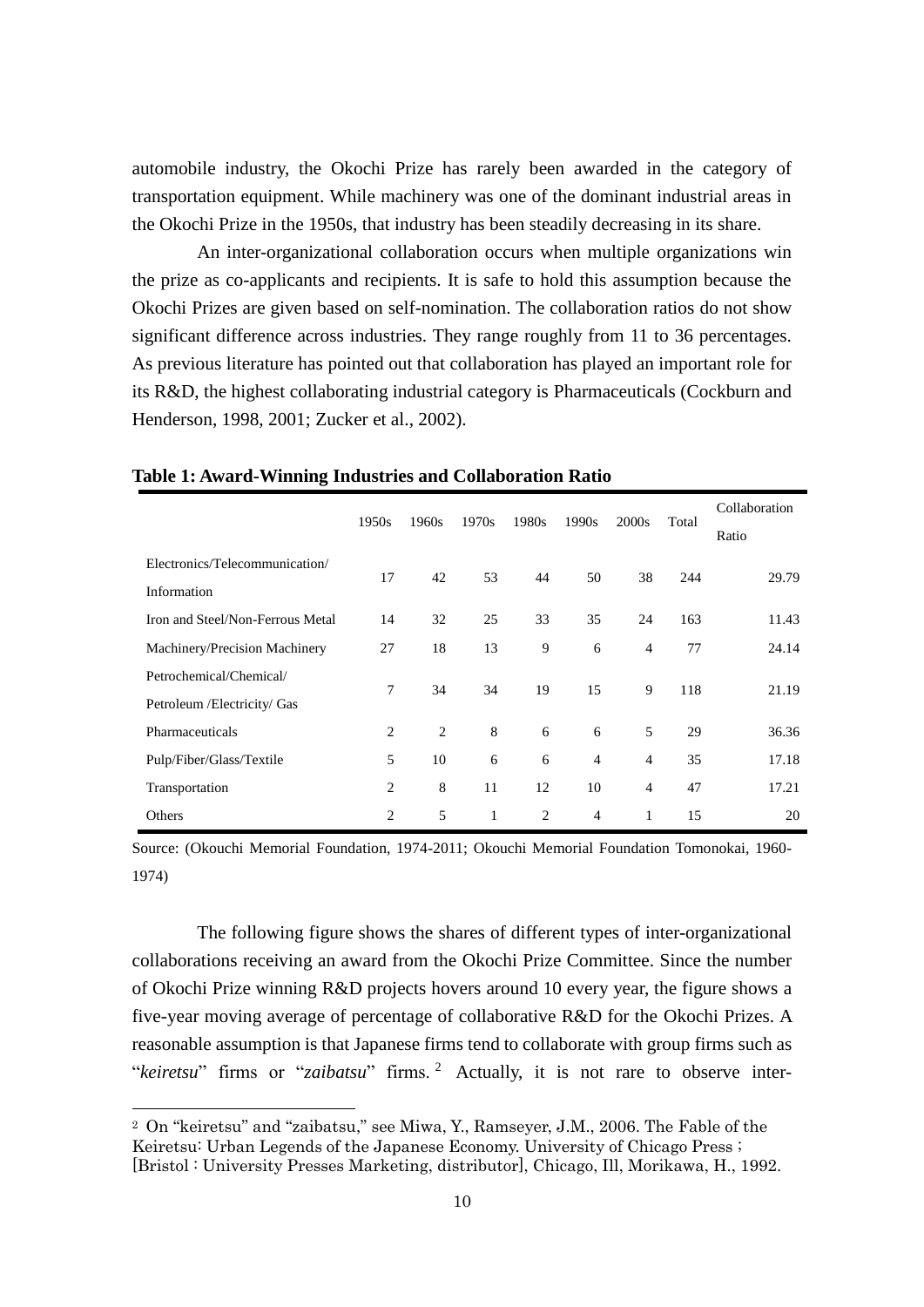organizational collaboration among group firms. For example, Fujitsu won the prizes in 1981 and 1982 with Fujitsu Laboratories, which was separated from Fujitsu and became independent in 1968. Matsushita Electric Industrial Co. won the prizes with Matsushita Electronics in 1986. Hitachi won the prize with Hitachi High-Technologies and Hitachi High-Tech Fielding in 2007. Denso and Toyota Boshoku, both of which are automobile parts manufacturers and Toyota's suppliers, won the prize together in 2001.

However, the number of award-winning group-firm collaborations is not necessarily great compared to the number of inter-organizational collaborations among non-group firms. From 1954 to 2010, a total of 728 R&D projects were awarded. The number of award-winning inter-organizational collaborations was 151 during this period. The inter-organizational collaboration among non-group organizations was 114 out of 151. Thus, inter-organizational collaboration among group-firms is not a dominant pattern among Okochi Prize winners. This patter holds across award-winning industries.



**Figure 3: Inter-Organizational Collaborative R&D (Award-Winning Year)**

Source: [\(Okouchi Memorial Foundation, 1974-2011;](#page-28-10) [Okouchi Memorial Foundation Tomonokai, 1960-](#page-29-10) [1974\)](#page-29-10)

-

Zaibatsu: the Rise and Fall of Family Enterprise Groups in Japan. University of Tokyo Press, Tokyo.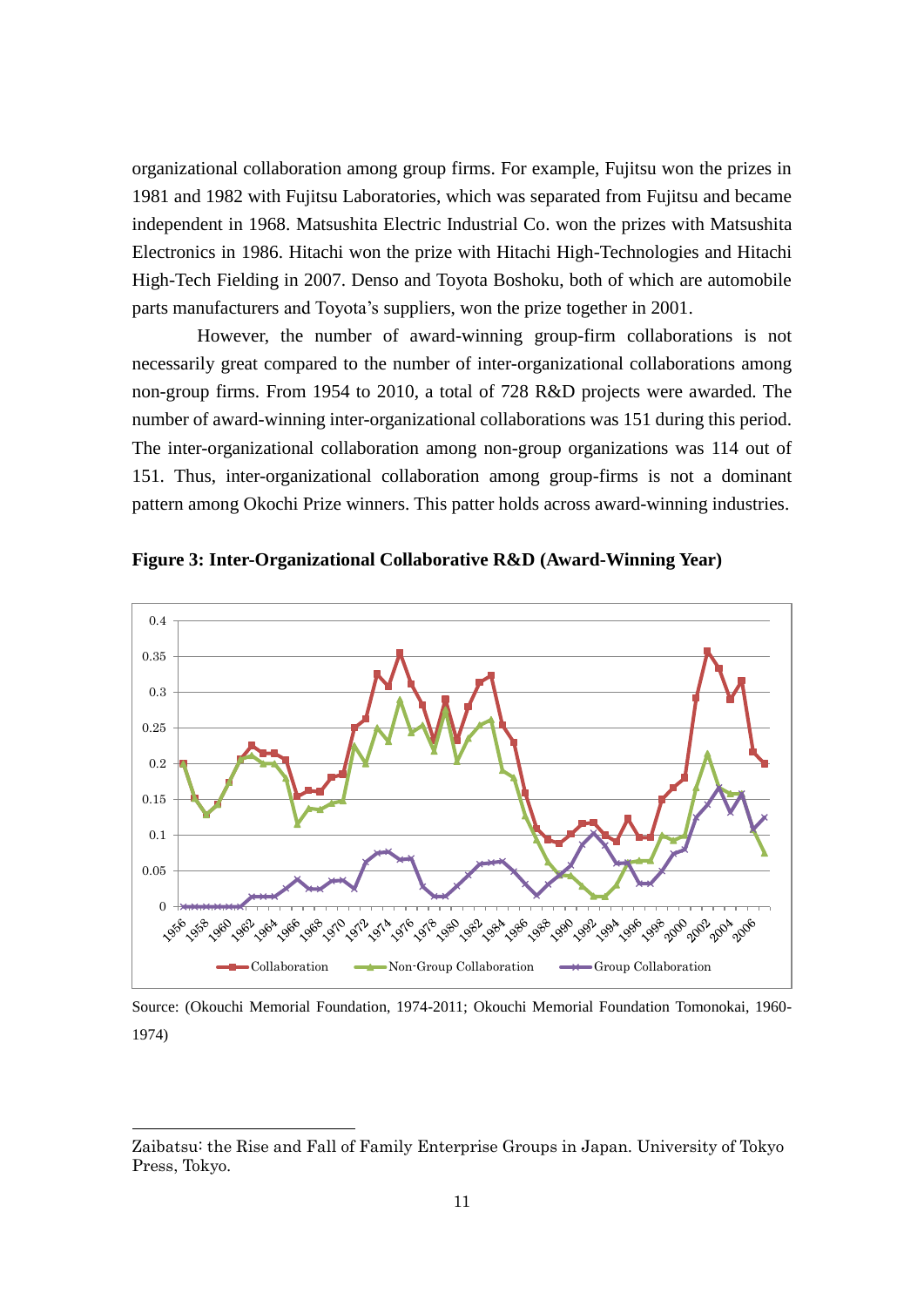### 4. Estimation Strategy

This paper examines how different types of inter-organizational collaboration lead to different speed of innovation. In the Okochi Memorial Foundation's reports, the award-winning organization reports when it began its R&D project. Because this information is rarely obtained at the large scale, this is one of the strengths of the Okochi Prize data when estimating the relationship between collaboration and innovation speed.

From 1954 to 2010, the Okochi Memorial Foundation awarded 728 R&D projects. We identify the R&D start year for 434 award-winning R&D projects out of a total 728 projects. The reports do not necessarily always indicate precise R&D start year because the details are not firmly established. For many cases, the R&D start year is precisely indicated in the report; for others, the date is merely given as a time span. The R&D start year is not stated at all for some cases. Thus, this paper uses other source of information in addition to that provided in the Okochi Memorial Foundation's report. The Institute of Innovation Research at Hitotsubashi University has conducted detailed case studies on Okochi award-winning R&D projects by interviewing the concerned managers, scientists and engineers. The Institute has amassed more than 50 case studies since it began the Okochi Prizes case study project in 2008. This paper employs the R&D start year precisely articulated by the Okochi Memorial Foundation's reports or by the case studies. If the R&D start year was reported in an ambiguous way such as "the beginning of 1970s," this paper does not include that data in the sample. The number of observations for this dataset on the innovation speed is 434. The average innovation speed is 10.862 years.

This paper set the award-winning year to calculate innovation speed as the end year for two reasons. The first is that many of the reports do not provide the specific year in which the R&D project was completed. It is difficult to determine when the R&D project was completely finished because R&D is a long consecutive process in which technology is usually incrementally and sometimes radically being developed. The second is the fact that the award is given to the project whose results exist in a marketable form such as patent licensing, manufacturing facility, and material. An organization usually sends its application to the Okochi Memorial Foundation just after the industrial and commercial impacts are released. This paper regards innovation not as just development of new technology but as new technological development bringing significant industrial and economic impact. Therefore, this paper measures the period between the beginning of the R&D project and the year of the award in order to investigate the innovation speed from R&D to industrial and commercial success.

This paper estimates the correlation between collaboration and the log-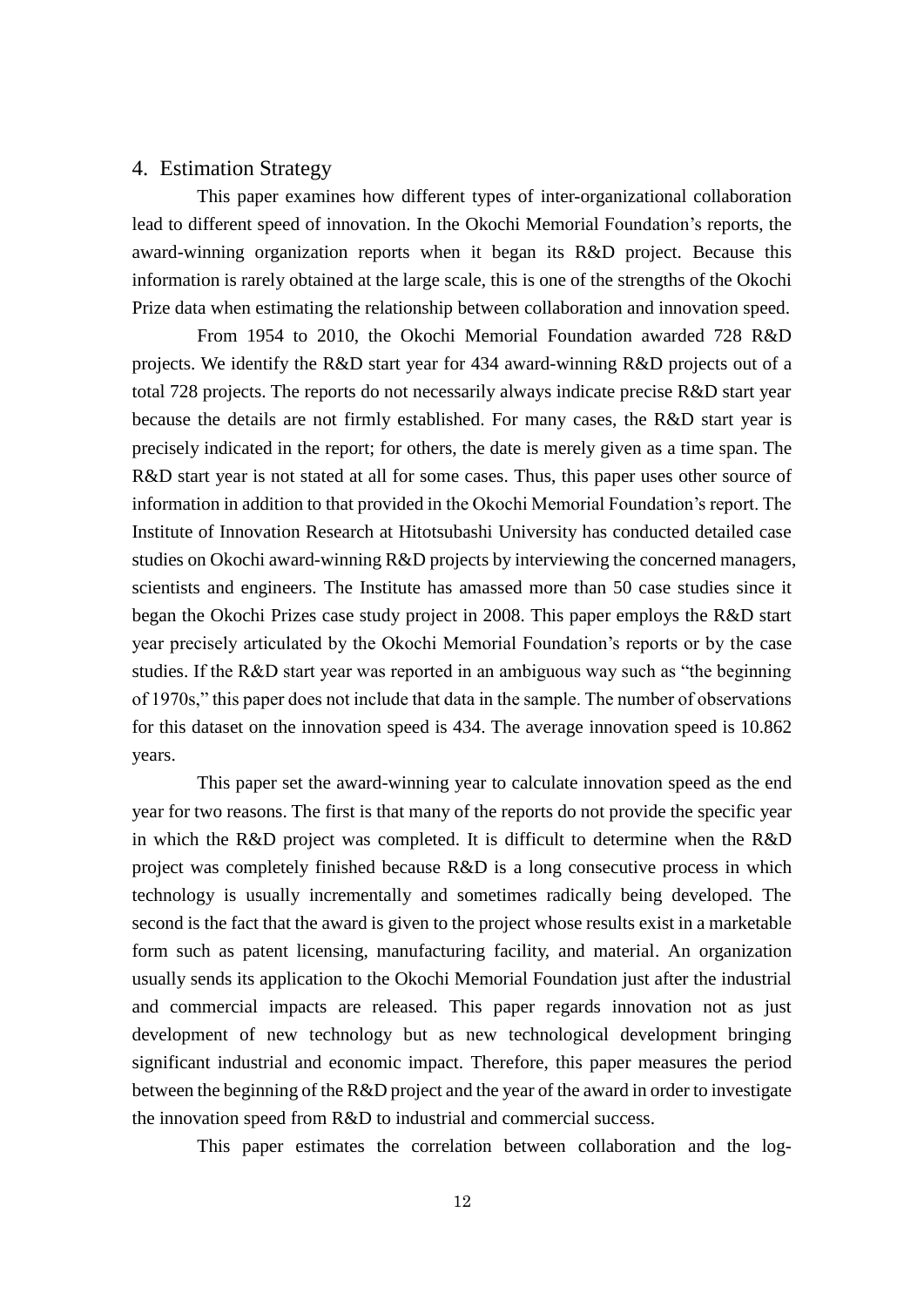transformed *Speed* using the regression model and controlling award type, industrial area, and time period. Collaboration variables are classified into six types. One is *Collaboration* that simply takes the value one if the award is given to multiple organizations. This variable is set to examine how the general inter-organizational collaboration is associated with the innovation speed. The second type is *Inter-firm collaboration*, which takes on the value one if the all co-recipients of the prize are private firm. Third, *User-customer collaboration* examines if the inter-firm collaboration is conducted in the relation between supplier and assembler for example. It explores assumption that user-customer collaboration tends to narrowly focus on industrial application and takes less time, compared to horizontal collaboration, which tends to develop more basic technology, takes longer innovation speed. Fourth, if the collaboration among firms and academic/governmental research institutions is awarded, the variable *Industry-academic collaboration* takes the value one. It examines an assumption that industry-academic collaboration takes longer time compared to inter-firm collaboration because a firm tends to collaboration with academic in the area where research is basic and still not close to market.

The fifth type is *Non-group firm collaboration*, which takes on the value one if the co-recipients of the prize are firms and not from the same business group organization. Business group has been defined in a variety of ways [\(Colpan et al., 2010\)](#page-27-14). Japanese firms traditionally form a business group called *keiretsu* and *zaibatsu* in which firms develop tight interlocking relationships and shareholdings [\(Gilson and Roe, 1993;](#page-27-15) [Miwa](#page-28-11)  [and Ramseyer, 2006;](#page-28-11) [Morikawa, 1992\)](#page-28-12). The nature of collaboration varied among prize recipients; in some instances, collaboration occurred within the business group, but in other instances, it occurred outside of the business group. Therefore, following the definition of business group, which is a group of independently managed firms with intertwined activities reinforced by governance mechanisms such as presidents' councils, partial cross-ownership, and personnel exchanges [\(Lincoln and Shimotani, 2010\)](#page-28-13), this paper explores how collaboration within the same business group and the collaboration among the non-group organizations are each associated with the innovation speed. The last variable for collaboration is the *Number of organizations* involved in the awardwinning R&D projects.

Collaboration is not the single determinant of the innovation speed. Various factors such as the amount of R&D investment, the nature of R&D, the level of competition, technological areas, and the technological capabilities influence the speed of innovation. The amount of R&D investment is one of the critical factors determining the innovation speed. However, it is certainly difficult to collect R&D investment for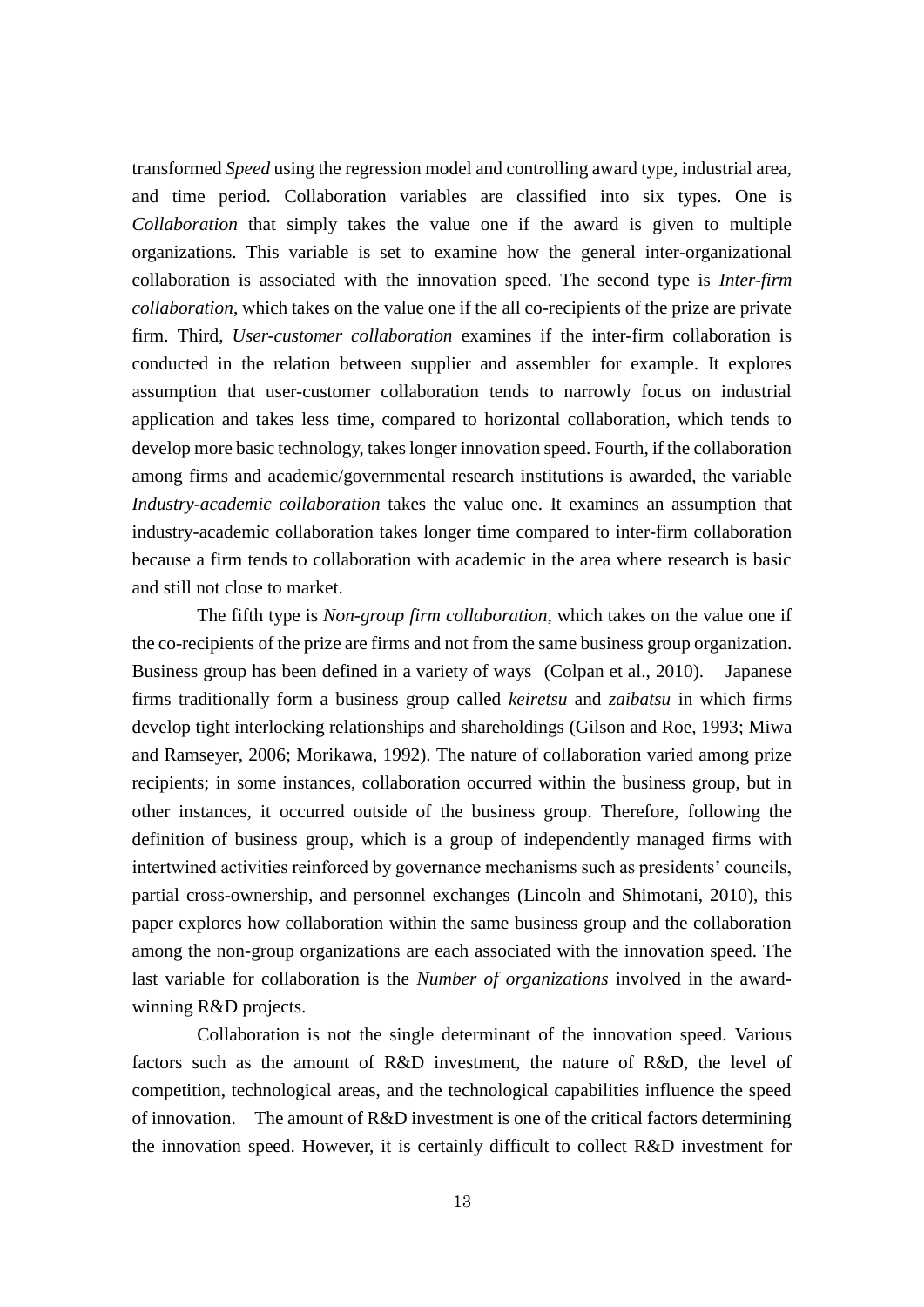individual R&D projects for a large sample size. This paper includes four control variables for the investigation of collaboration and innovation speed.

First, introducing a variable, *Paper*, it controls to what extent the R&D project was basic rather than close to industrial application by exploring whether the project published academic paper or not. If an academic paper was published from the R&D project, we assume that the project had begun from basic research or the project had been science-based, both of which tend to take longer time period.

Second, it controls award classifications by introducing *Okochi Memorial Grand Technology Prize*. The Okochi Memorial Grand Technology Prize is awarded for the best R&D projects among the applicants each year. It is reasonable to assume that a project bringing distinguished R&D outcome takes longer time period.

Third, it controls R&D start year in a decennial manner. It is reasonable to assume that the macroeconomic conditions a firm confronts have influenced its R&D project setting. For instance, if a firm confronts favorable economic condition for longterm R&D investment, it may launch challenging R&D project. Furthermore, the product life cycle of the industry may have influenced a firm's R&D project choice.

Fourth, it controls industrial areas of the award-winning R&D project. As it is explained above, this study identifies the award-winning R&D project's industrial category based on its securities code category. It uses the lead organization's industrial category when multiple organizations share the prize. If the lead organization is an academic/governmental organization, this paper employs the second lead organization's securities code. If all of the co-recipients are academic/governmental institutions, it examines the description about the award-winning technology. The categories are merged into eight categories as Table 1 indicates. Table 2 and 3 provide descriptive statistics and correlations for all variables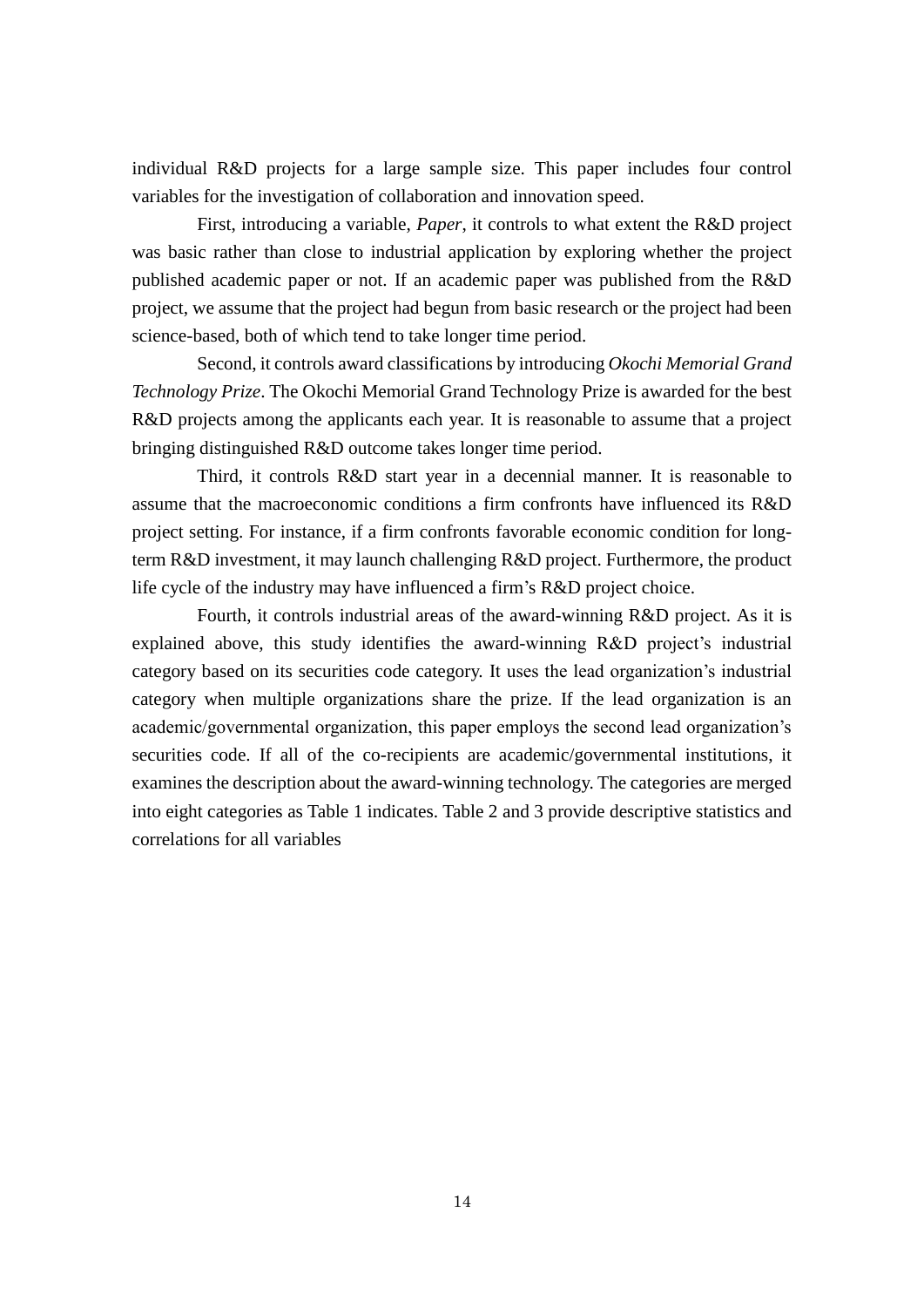| Variable                                   | Obs | Mean  | Std. Dev. | Min              | Max          |
|--------------------------------------------|-----|-------|-----------|------------------|--------------|
| <b>InSpeed</b>                             | 434 | 2.226 | 0.584     | $\overline{0}$   | 3.807        |
| Collaboration                              | 434 | 0.207 | 0.406     | $\overline{0}$   | $\mathbf{1}$ |
| Inter-firm collaboration                   | 434 | 0.141 | 0.348     | $\theta$         | 1            |
| User-customer collaboration                | 434 | 0.124 | 0.330     | $\overline{0}$   | 1            |
| Non-group firm collaboration               | 434 | 0.071 | 0.258     | $\theta$         | 1            |
| Number of organizations                    | 434 | 1.272 | 0.592     | $\mathbf{1}$     | 4            |
| Industry-academic collaboration            | 434 | 0.069 | 0.254     | $\theta$         | 1            |
| Paper                                      | 434 | 0.578 | 0.494     | $\overline{0}$   | $\mathbf{1}$ |
| Okochi Memorial Grand Technology Prize     | 434 | 0.101 | 0.302     | $\theta$         | $\mathbf{1}$ |
| Before 1960                                | 434 | 0.242 | 0.423     | $\overline{0}$   | $\mathbf{1}$ |
| 1960s                                      | 434 | 0.224 | 0.417     | $\theta$         | $\mathbf{1}$ |
| 1970s                                      | 434 | 0.253 | 0.435     | $\overline{0}$   | $\mathbf{1}$ |
| 1980s                                      | 434 | 0.194 | 0.396     | $\theta$         | $\mathbf{1}$ |
| 1990s                                      | 434 | 0.078 | 0.269     | $\overline{0}$   | 1            |
| 2000s                                      | 434 | 0.009 | 0.096     | $\theta$         | 1            |
| Transportation                             | 434 | 0.069 | 0.254     | $\mathbf{0}$     | $\mathbf{1}$ |
| Pulp/Fiber/Glass/Textile                   | 434 | 0.046 | 0.210     | $\overline{0}$   | $\mathbf{1}$ |
| Pharmaceuticals                            | 434 | 0.041 | 0.200     | $\mathbf{0}$     | $\mathbf{1}$ |
| Petrochemical/Chemical/Petroleum/Gas       | 434 | 0.177 | 0.382     | $\overline{0}$   | $\mathbf{1}$ |
| Machinery/Precision Machinery              | 434 | 0.083 | 0.276     | $\theta$         | 1            |
| Iron and Steel/Non-Ferrous Metal           | 434 | 0.235 | 0.425     | $\overline{0}$   | $\mathbf{1}$ |
| Electronics/Telecommunication/ Information | 434 | 0.323 | 0.468     | $\overline{0}$   | $\mathbf{1}$ |
| Others                                     | 434 | 0.007 | 0.083     | $\boldsymbol{0}$ | 1            |

### **Table 2 : Descriptive Statistics of Variables**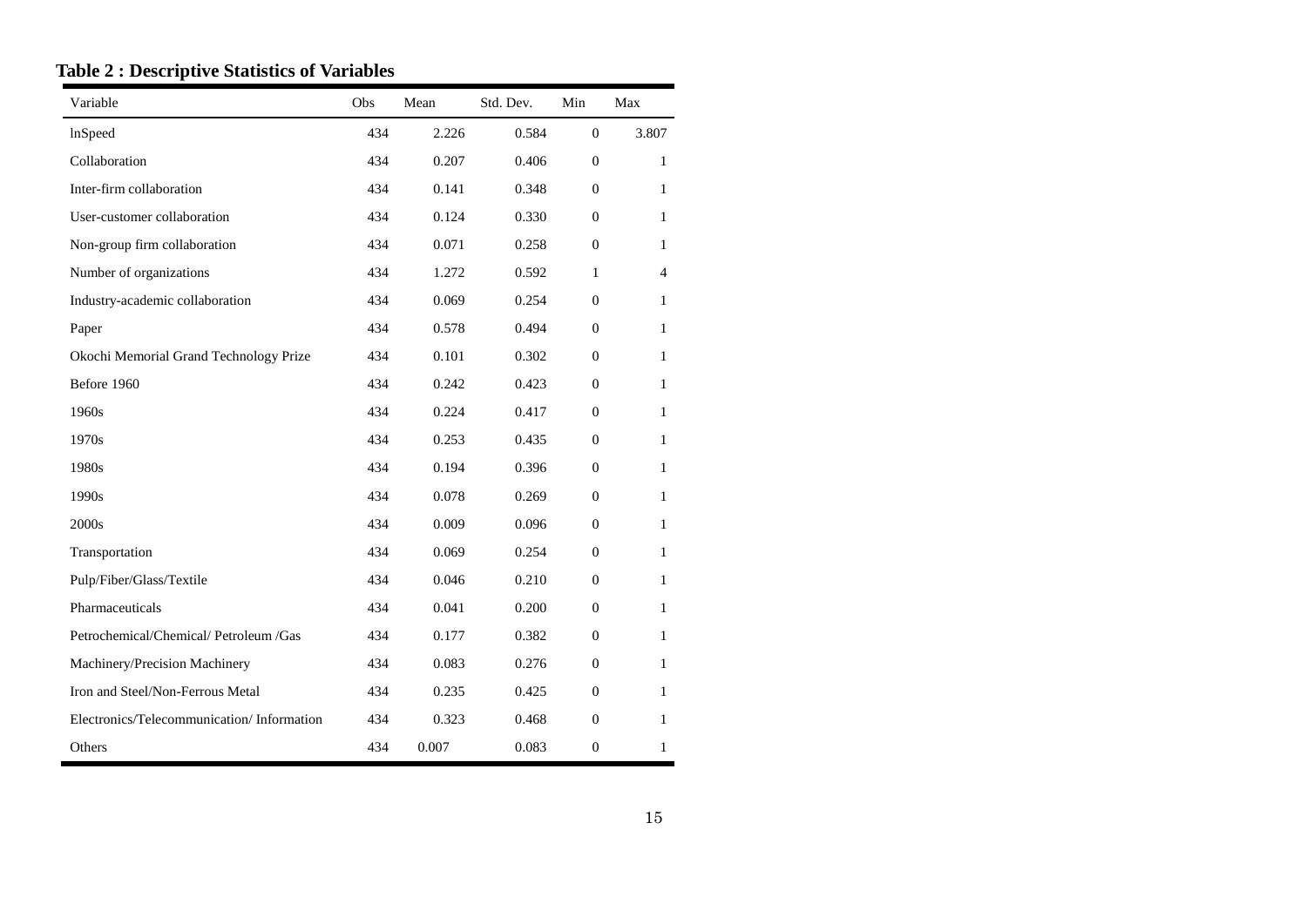# **Table 3 : Correlation Matrix of Variables**

|                |                                                     | -1        | 2              | 3            | 4            | 5            | 6            | $\tau$       | 8            | 9            | 10           | 11        |
|----------------|-----------------------------------------------------|-----------|----------------|--------------|--------------|--------------|--------------|--------------|--------------|--------------|--------------|-----------|
| $\mathbf{1}$   | lnSpeed                                             | 1         |                |              |              |              |              |              |              |              |              |           |
| 2              | Collaboration                                       | $-0.0402$ | $\overline{1}$ |              |              |              |              |              |              |              |              |           |
| 3              | Inter-firm collaboration                            | $-0.0434$ | 0.7906         | $\mathbf{1}$ |              |              |              |              |              |              |              |           |
| $\overline{4}$ | User-customer collaboration                         | $-0.0645$ | 0.737          | 0.9121       | $\mathbf{1}$ |              |              |              |              |              |              |           |
| 5              | Non-group firm collaboration                        | $-0.1141$ | 0.5422         | 0.6858       | 0.7357       | $\mathbf{1}$ |              |              |              |              |              |           |
| 6              | Number of Organizations                             | $-0.0531$ | 0.8984         | 0.6882       | 0.6645       | 0.4472       | $\mathbf{1}$ |              |              |              |              |           |
| 7              | Industry-academic collaboration                     | $-0.0115$ | 0.5328         | $-0.0841$    | $-0.0477$    | $-0.0756$    | 0.5196       | $\mathbf{1}$ |              |              |              |           |
| 8              | Paper                                               | 0.2613    | 0.0109         | 0.0231       | $-0.0033$    | $-0.0531$    | $-0.0414$    | $-0.0064$    | $\mathbf{1}$ |              |              |           |
| 9              | Okochi Memorial Grand Technology Prize              | 0.0377    | 0.0541         | 0.0179       | 0.0353       | 0.0254       | 0.0392       | 0.0589       | 0.0858       | 1            |              |           |
| 10             | Before 1960                                         | 0.0046    | 0.0561         | $-0.0117$    | 0.0152       | 0.0313       | 0.086        | 0.1006       | $-0.5745$    | 0.0598       | $\mathbf{1}$ |           |
| 11             | 1960s                                               | $-0.0836$ | 0.053          | 0.0536       | 0.0659       | 0.1089       | 0.0526       | 0.0064       | $-0.2139$    | $-0.0703$    | $-0.3031$    | 1         |
| 12             | 1970s                                               | 0.0375    | $-0.0367$      | $-0.0527$    | $-0.0431$    | $-0.0999$    | $-0.0439$    | 0.0292       | 0.3474       | 0.0149       | $-0.3292$    | $-0.3126$ |
| 13             | 1980s                                               | 0.0692    | $-0.1067$      | $-0.0303$    | $-0.061$     | $-0.0679$    | $-0.097$     | $-0.1335$    | 0.3238       | 0.0287       | $-0.2768$    | $-0.2628$ |
| 14             | 1990s                                               | $-0.0329$ | 0.0201         | 0.0301       | $-0.006$     | $-0.0143$    | $-0.018$     | $-0.0118$    | 0.1795       | $-0.0695$    | $-0.1647$    | $-0.1564$ |
| 15             | 2000s                                               | $-0.0204$ | 0.0696         | 0.0997       | 0.1097       | 0.1605       | 0.0372       | $-0.0263$    | 0.0824       | 0.0475       | $-0.0545$    | $-0.0517$ |
| 16             | Electronics/Telecommunication/Information           | $-0.1228$ | $-0.049$       | 0.0046       | $-0.0361$    | $-0.0766$    | $-0.0838$    | $-0.0909$    | 0.15         | $-0.0522$    | $-0.1827$    | $-0.0271$ |
| 17             | Iron and Steel/Non-Ferrous Metal                    | 0.0205    | $-0.0557$      | 0.026        | 0.038        | 0.0784       | $-0.0343$    | $-0.1082$    | 0.0771       | 0.0839       | $-0.034$     | 0.0157    |
| 18             | Machinery/Precision Machinery                       | $-0.0748$ | 0.1553         | $-0.0495$    | $-0.0374$    | $-0.0185$    | 0.1724       | 0.3133       | $-0.1831$    | $-0.018$     | 0.2202       | $-0.0811$ |
| 19             | Petrochemical/Chemical/ Petroleum /Electricity/ Gas | 0.1523    | 0.0451         | 0.0551       | 0.0625       | 0.0117       | 0.0618       | $-0.0077$    | $-0.1164$    | 0.0039       | 0.0897       | 0.0983    |
| 20             | Pharmaceuticals                                     | 0.0631    | $-0.004$       | $-0.0256$    | $-0.0163$    | 0.0244       | $-0.0267$    | 0.0268       | $-0.0571$    | $\,0.0354\,$ | 0.0555       | 0.0667    |
| 21             | Pulp/Fiber/Glass/Textile                            | 0.1898    | $-0.0209$      | $-0.0841$    | $-0.0784$    | $-0.0577$    | $-0.0175$    | $0.08\,$     | 0.084        | 0.0067       | $-0.0096$    | $-0.0284$ |
| 22             | Transportation                                      | $-0.1531$ | $-0.0274$      | 0.0205       | 0.0349       | 0.0655       | $-0.0331$    | $-0.0743$    | $-0.0248$    | $-0.0614$    | $-0.0691$    | $-0.0372$ |
| 23             | Others                                              | $-0.0067$ | $-0.0102$      | $-0.023$     | $-0.0164$    | $-0.0447$    | 0.0002       | 0.0138       | $-0.0404$    | $-0.0056$    |              |           |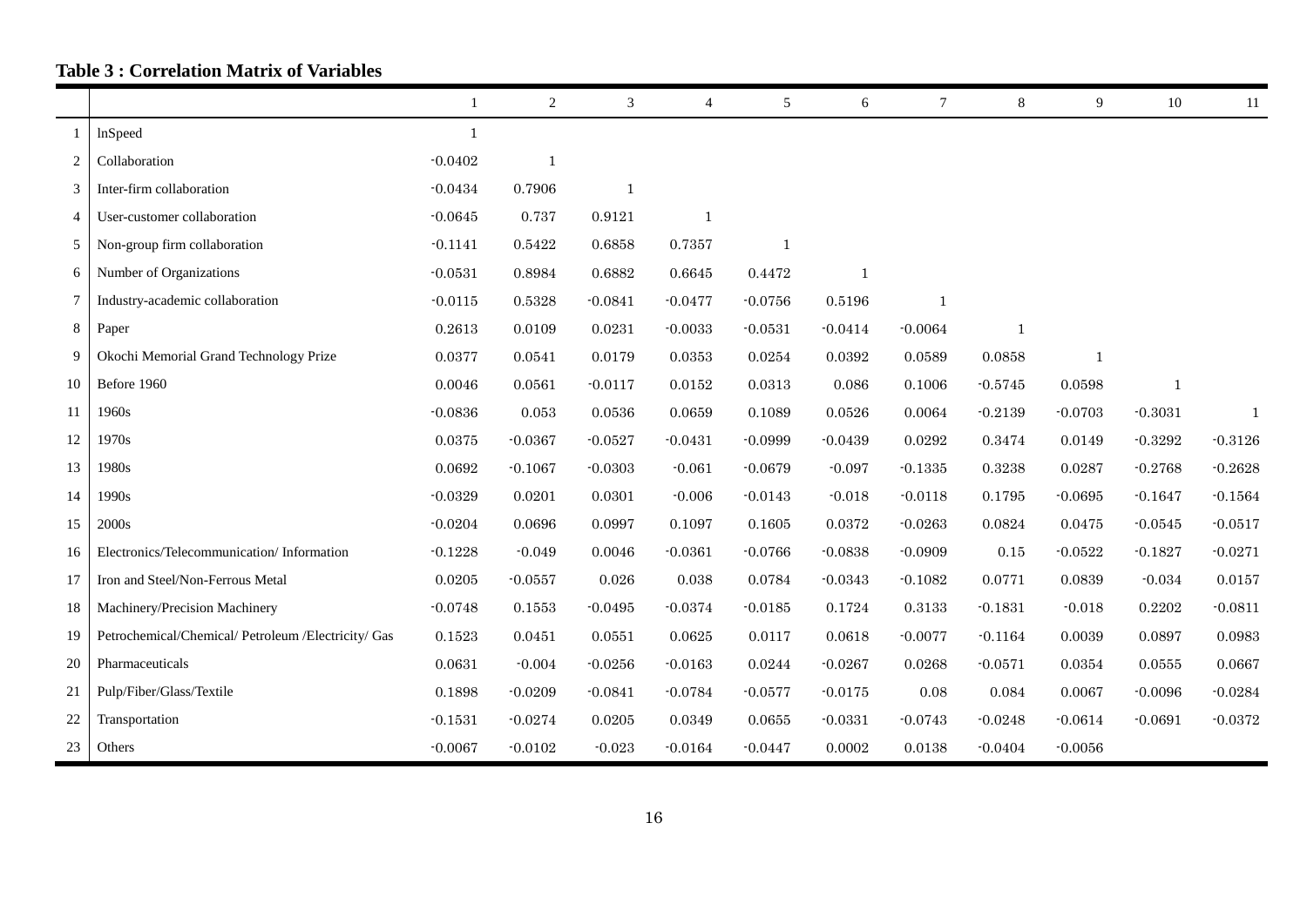# Table 3 : Correlation Matrix of Variables (Continued)

|    |                                                 | 12        | 13        | 14        | 15        | 16        | 17        | 18        | 19           | 20        | 21        | 22        | 23 |
|----|-------------------------------------------------|-----------|-----------|-----------|-----------|-----------|-----------|-----------|--------------|-----------|-----------|-----------|----|
| 12 | 1970s                                           |           |           |           |           |           |           |           |              |           |           |           |    |
| 13 | 1980s                                           | $-0.2854$ |           |           |           |           |           |           |              |           |           |           |    |
| 14 | 1990s                                           | $-0.1699$ | $-0.1428$ |           |           |           |           |           |              |           |           |           |    |
| 15 | 2000s                                           | $-0.0562$ | $-0.0472$ | $-0.0281$ |           |           |           |           |              |           |           |           |    |
| 16 | Electronics/Telecommunication/Information       | 0.0285    | 0.1111    | 0.129     | $-0.015$  |           |           |           |              |           |           |           |    |
| 17 | Iron and Steel/Non-Ferrous Metal                | 0.0268    | $-0.0377$ | 0.0002    | 0.1171    | $-0.3825$ |           |           |              |           |           |           |    |
| 18 | Machinery/Precision Machinery                   | $-0.0216$ | $-0.0839$ | $-0.0566$ | $-0.029$  | $-0.2075$ | $-0.1667$ |           |              |           |           |           |    |
| 19 | Petrochemical/Chemical/ Petroleum /Electricity/ | $-0.021$  | $-0.0901$ | $-0.113$  | $-0.0448$ | $-0.3205$ | $-0.2574$ | $-0.1397$ | $\mathbf{1}$ |           |           |           |    |
|    | Gas                                             |           |           |           |           |           |           |           |              |           |           |           |    |
| 20 | Pharmaceuticals                                 | $-0.0523$ | $-0.0242$ | $-0.0641$ | $-0.0212$ | $-0.1517$ | $-0.1218$ | $-0.0661$ | $-0.1021$    |           |           |           |    |
| 21 | Pulp/Fiber/Glass/Textile                        | 0.0913    | $-0.0434$ | $-0.0176$ | $-0.0201$ | $-0.1435$ | $-0.1153$ | $-0.0626$ | $-0.0966$    | $-0.0457$ | 1         |           |    |
| 22 | Transportation                                  | $-0.0335$ | 0.0964    | 0.0896    | $-0.0263$ | $-0.188$  | $-0.151$  | $-0.082$  | $-0.1266$    | $-0.0599$ | $-0.0567$ |           |    |
| 23 | Others                                          | $-0.0603$ | 0.0694    | $-0.047$  | $-0.0156$ | $-0.1113$ | $-0.0894$ | $-0.0485$ | $-0.0749$    | $-0.0354$ | $-0.0335$ | $-0.0439$ |    |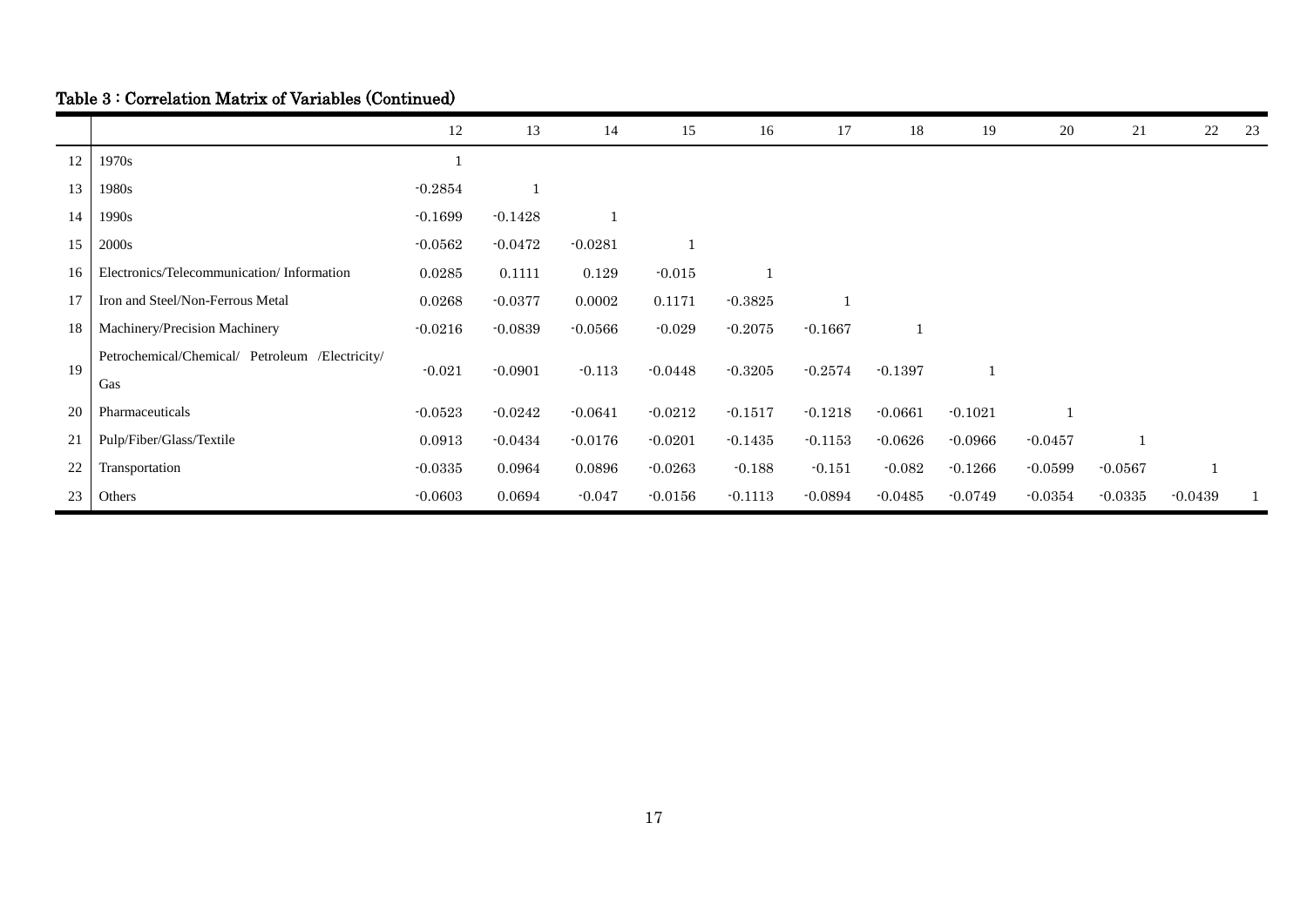### 5. Estimation Results

Table 4 shows the estimation results on the association between interorganizational collaboration and innovation speed. The coefficients of control variables show consistent with the basic assumptions. First, the estimation results generally match those described by qualitative case studies on R&D industrial specificity. As the estimated results show, the awarded R&D projects in the pharmaceutical industry take longer to achieve industrial and economic success than the projects in other industries. The study by DiMasi et al. (2003) estimated that it takes 142 months (11.8 years) for new drug R&D in the U.S. This figure is clearly close to the average period of our sample, which is 10.862 years. However, 11.8 years, estimated by Dimasi et al. (2003), includes only R&D period; it is necessary to include the period of achieving industrial and economic success in the Okochi Prize context. Furthermore, it takes longer to come through all of the governmental safety tests and permit approval processes in the pharmaceutical industry of Japan, compared to the other developed economies [\(Shiaw, 2010\)](#page-29-12). Second, the estimation results show that it takes longer time period if the R&D project publishes an academic paper. It suggests that science-based R&D project takes longer innovation speed.

The key point of this paper is to empirically examine the association between collaboration and the innovation speed. First of all, *Collaboration* does not any significant association with innovation speed at statistically significant level. Both *Inter-firm collaboration* and *User-customer collaboration* do not show any association neither, even though their coefficient is negative as our assumptions expect. However, *Non-group firm collaboration* shows negative association with innovation speed at statistically significant level for all models. The coefficients of the variable *Non-group inter-firm collaboration* are -0.225, -0.198, -0.322, -0.235, -0.253, -0.253 in each model. These estimations clearly indicates that the collaboration among non-group firms are negatively and significantly associated from 19.8% in model 6 up to 32.2% in model 7 with innovation speed reduction, after controlling for other factors. Since the average innovation speed in the sample is 10.862 years, the actual time reduction is from 2.15 up to 3.5years.

While non-group inter-firm collaboration is negatively associated the innovation speed, other collaboration types do not reveal such time reduction at a statistically significant level. It suggests since utilization of outside resources and knowledge can take various forms, ranging from offering general advice and insights to active participation in a specific piece of research or formal research consortium [\(Katz and Martin, 1997\)](#page-28-8), performance of collaboration varies a good deal according to nature of collaboration, collaborators' aim, and partners (competitors, suppliers, customers, and universities and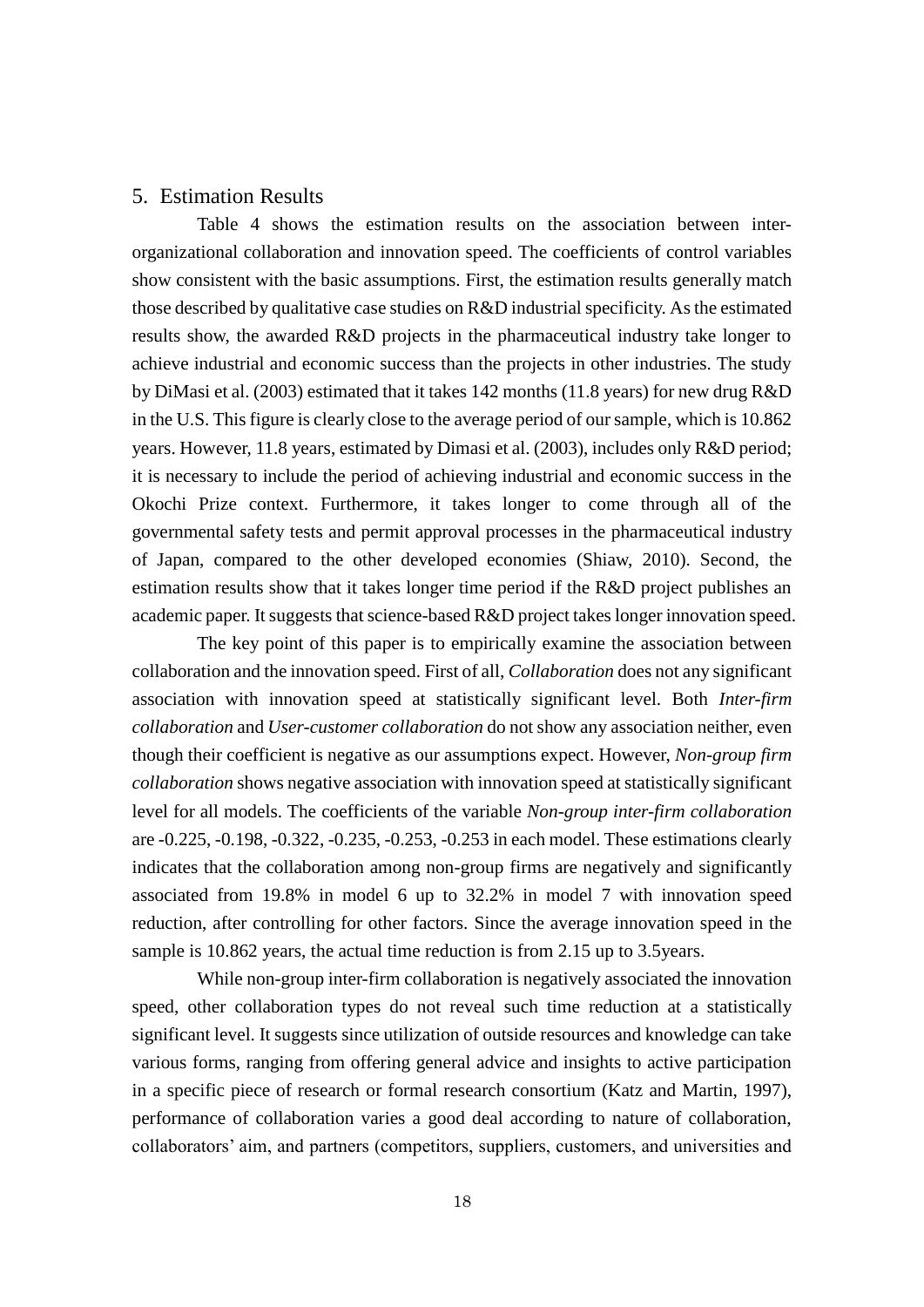research institutes) [\(Belderbos et al., 2004a\)](#page-26-7). The estimated results might reflect the fact that the nature of industry-academic collaboration is different from inter-firm collaboration, as we expected. The primal aim of an academic institution does not lie in industrializing findings. Moreover, industry-academic collaboration tends to target more fundamental R&D and is less commercially oriented than firm-firm collaboration.

One of the key findings of this paper is the only collaboration type that is associated with shorter innovation speed is non-group inter-firm collaboration. It implies that inter-organizational collaborations among the same business group firms do not have a statistically significant association with the innovation speed.

The estimation raises the question of which form of non-group firm collaboration reduces the time period from R&D to the award year. Since this paper examines the time reduction effect of inter-organizational collaboration on the overall period from the R&D start year to the awarded year, we cannot empirically discern in which process time reduction plays a role. One might argue that the time reduction effect can arise in the process of marketing and distribution, as well as in the process of R&D. If a manufacturing firm collaborates with a retail industry, the time to reach the product market may lessen. However, there is no instance of inter-organizational collaboration between a manufacturing firm and a marketing or retail firm in the sample. All of the award-winning firms have been in the manufacturing sectors in the Okochi Prize. Moreover, since the Okochi Prize aims to award the development of significant manufacturing technology, it is quite reasonable to suppose that the time period reduction effect takes place in the research and development of process innovation in particular.

Then, how is non-group inter-firm collaboration associated with high innovation speed? There can be several interpretations on this finding. One is that because Japanese business group firms are as well-coordinated and closely-tied as a single individual firm, there is no significant difference between the innovation speeds. Another is that complimentary knowledge between collaborating organizations, which is considered a means of increasing R&D productivity, is not greater in the same business group firms of Japan. One can suppose that if a firm requires innovating in the very short period of time, it needs to explore outside resources beyond its business group. These points require more detailed study in the areas of business group studies. However, the estimations are quite consistent with the previous literature on collaboration indicating that collaborations provide mutual access to complimentary resources, if we look the individual cases in the Okochi Prize data-set carefully [\(Rothaermel and Deeds, 2004;](#page-29-13) [Rothaermel and Hill,](#page-29-14)  [2005\)](#page-29-14). Furthermore, the R&D tends to target to develop clearly well-defined industrial application in non-group inter-firm collaboration, while group firm collaborations tend to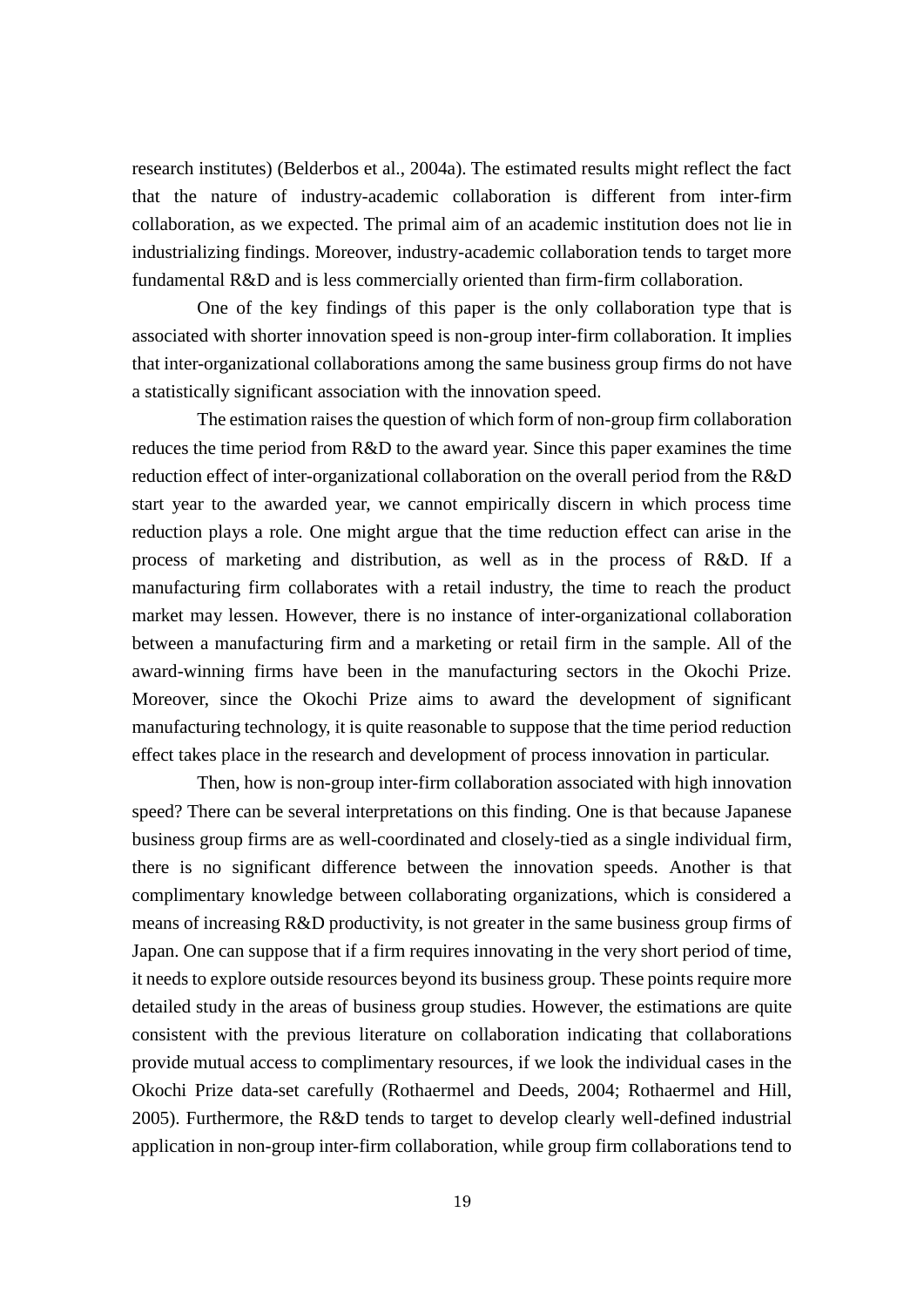target to develop basic technology.

For example, in 2003, Tokyo Electric Power Company and NGK Insulators jointly won the Special Production Award for the development and commercial viability of the sodium-sulfur battery for electric energy storage. The award report indicates that Tokyo Electric Power Company and NGK Insulators jointly carried out R&D and industrialized the technology based on NGK Insulators mass production technology, which Tokyo Electric Power Company did not have. In 2000, Toyota Motor and KOGI Corporation, a company operating in steel roll casting, machinery, and environmental equipment businesses, won the Special Production Award for the development of high toughness alloy cast iron shortening manufacturing time and reducing cost of stamping die for automotive body. KOGI developed the high toughness alloy cast by jointly collaborating with its potential user and borrowing knowledge of automobile manufacturing.

These non-group inter-firm collaboration cases show that the industrial applications and their mutual access to complimentary resources are well-defined, while group-firm collaborations tends to be a collaboration between a parental firm and its subsidiary firm, many of which used to be a part of the parental firm. The one good example of the group-firm collaborations is collaboration between Fujitsu and Fujitsu Laboratories Ltd. Fujitsu Laboratories Ltd was spun off from Fujitsu in 1968. Based on the joint R&D, they won the prizes in 1981, 1982, 1990, 2005, and 2010. Even though they exist as an independent firm, it is reasonable to assume that their decision making is generally based on organizational hierarchy serving as a single firm. Toyota Motors and Toyota Motor Kyushu is another good example of group-firm collaborations. Toyota Motor jointly developed a new vehicle assembly system with Toyota Motor Kyushu, which spun off from Toyota Motor in 1991 and manufactured high-priced product line, and won the production award in 1993. Since they virtually functions as a single firm, it is possible to assume that access to complimentary assets is virtually limited in the boundary of the single firm.

One might argue against the finding that the innovation speed reported by the joint prize winners tends to be shorter than the actual R&D time period. There is no formal definition of the R&D start in the Okochi Memorial Foundation reports; determination is completely subjective and left to the discretion of the applicants. It is not always easy for an award-winning organization to identify when the R&D project was launched. This is particularly true when the R&D is quite evolutionary and based on incremental technological change. On the other hand, it is possible to suppose that the reported R&D start year tends to be when organizations agreed to or began R&D collaboration if the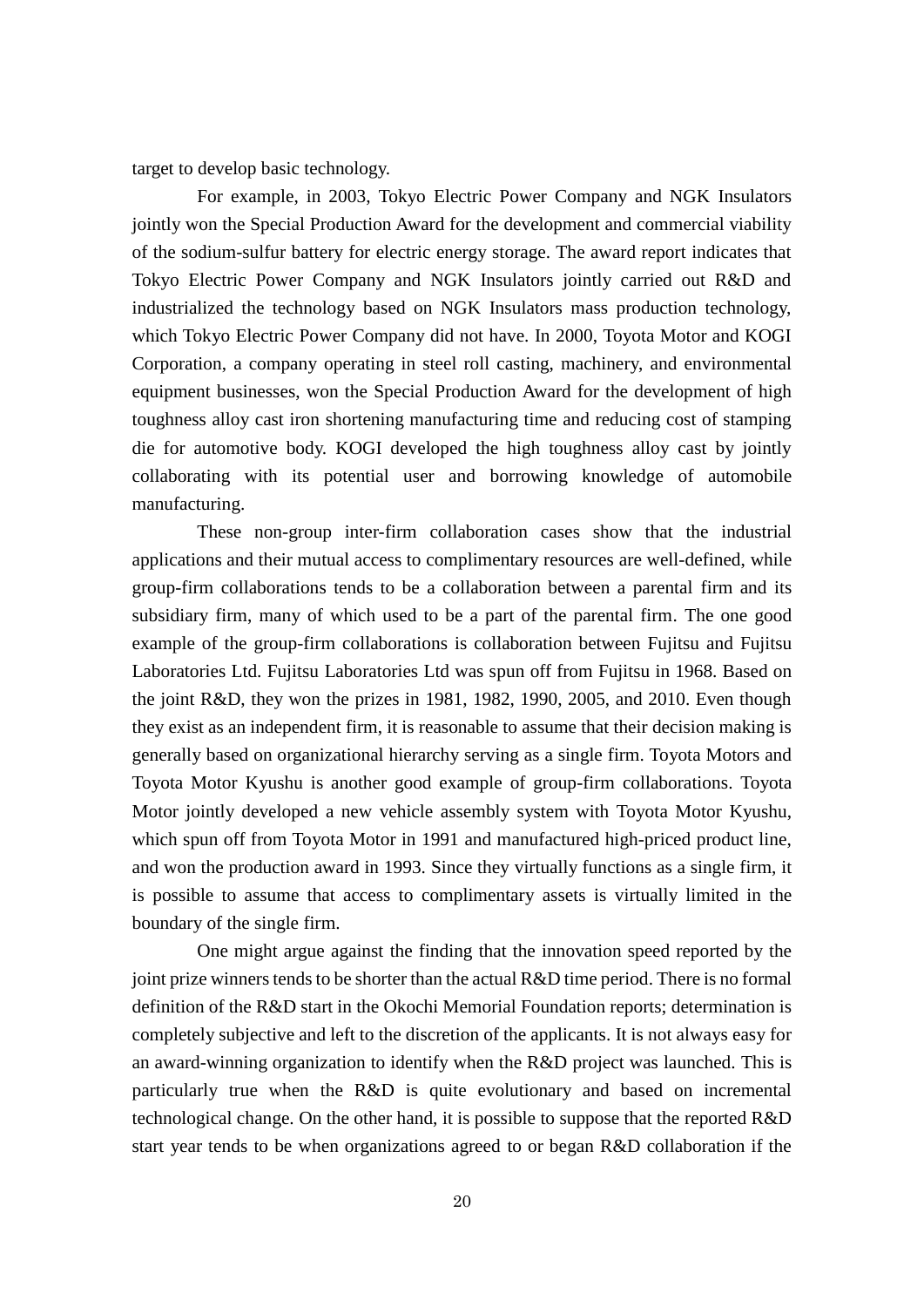award is shared by multiple organizations. However, when organizations agree to R&D collaboration, it is rare for them to start R&D and develop technology from scratch. It would appear that organizations have already begun R&D and developed technological knowledge before they agree to the collaboration. Thus, one might suppose that the innovation speed reduction effect observed by the estimation results reflects not the actual negative association between collaboration and innovation speed but the possibility that the inter-organizational R&D project tends to report its innovation speed as shorter. However, such innovation speed reduction is observed only in the collaboration among non-group firms. Thus, it can plausibly be argued that the inter-organizational collaboration among non-group firms is negatively associated with the innovation speed.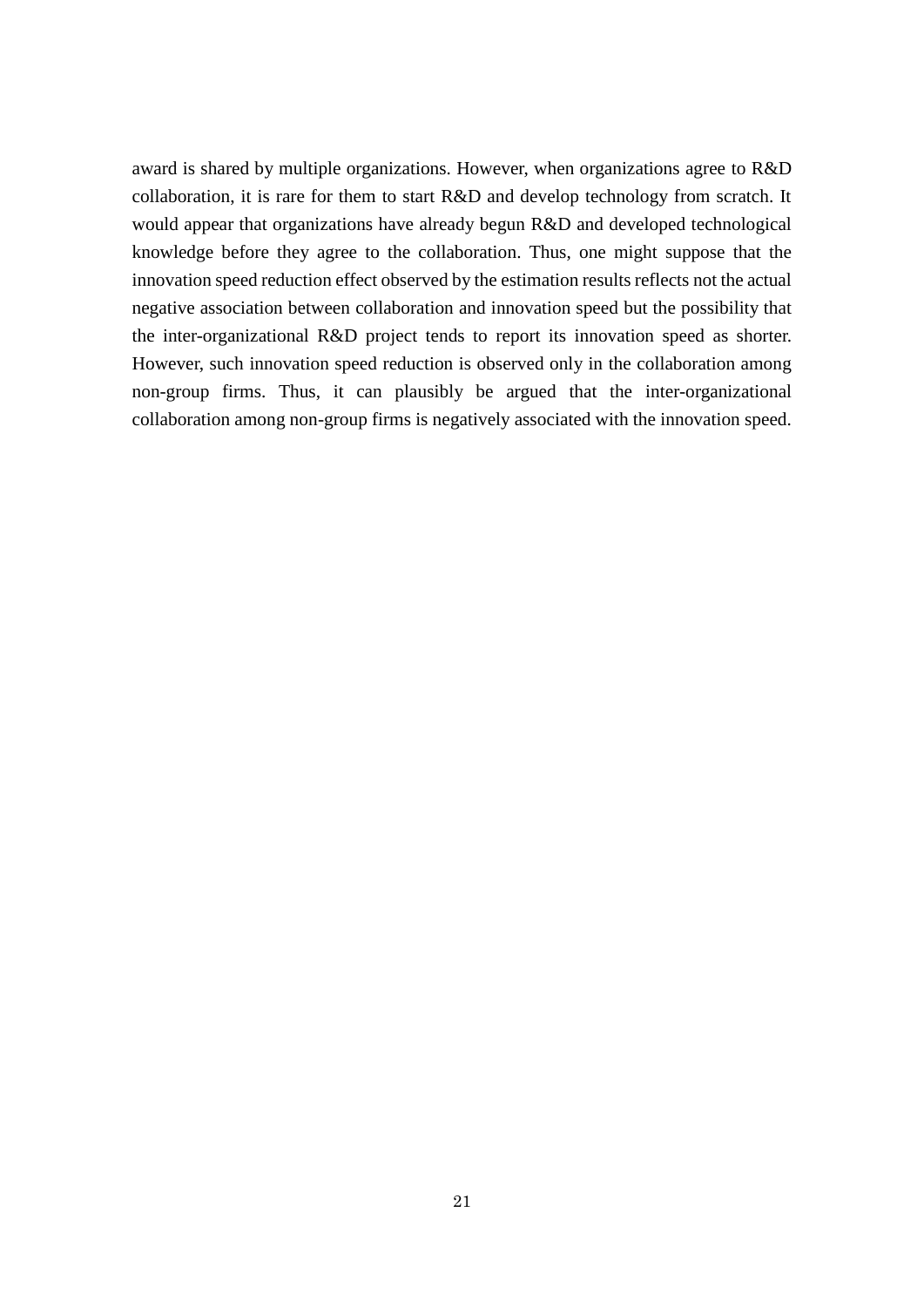# **Table 4: Estimation Results**

|                                        | (1)         | (2)         | (3)         | (4)         | (5)         | (6)         | (7)         | (8)         | (9)         |
|----------------------------------------|-------------|-------------|-------------|-------------|-------------|-------------|-------------|-------------|-------------|
| Collaboration                          | $-0.0874$   |             |             |             |             |             | 0.0928      |             |             |
|                                        | (0.0650)    |             |             |             |             |             | (0.104)     |             |             |
| Inter-firm collaboration,              |             | $-0.0709$   |             |             | 0.0780      |             |             |             |             |
|                                        |             | (0.0747)    |             |             | (0.102)     |             |             |             |             |
| User-customer collaboration            |             |             | $-0.111$    |             |             |             |             |             |             |
|                                        |             |             | (0.0787)    |             |             |             |             |             |             |
| Group firm collaboration               |             |             |             |             |             |             |             |             |             |
|                                        |             |             |             |             |             |             |             |             |             |
| Non-group firm collaboration           |             |             |             | $-0.225**$  | $-0.299**$  | $-0.198*$   | $-0.322**$  | $-0.235**$  | $-0.253**$  |
|                                        |             |             |             | (0.102)     | (0.140)     | (0.115)     | (0.141)     | (0.102)     | (0.124)     |
| Number of organizations                |             |             |             |             |             | $-0.0263$   |             |             | 0.0161      |
|                                        |             |             |             |             |             | (0.0497)    |             |             | (0.0618)    |
| Industry-academic collaboration        |             |             |             |             |             |             | $-0.221$    | $-0.135$    | $-0.156$    |
|                                        |             |             |             |             |             |             | (0.145)     | (0.109)     | (0.135)     |
| Paper                                  | $0.502***$  | $0.494***$  | $0.496***$  | $0.494***$  | $0.491***$  | $0.497***$  | $0.501***$  | $0.505***$  | $0.505***$  |
|                                        | (0.0753)    | (0.0750)    | (0.0749)    | (0.0746)    | (0.0747)    | (0.0748)    | (0.0752)    | (0.0751)    | (0.0751)    |
| Okochi Memorial Grand Technology Prize | $-0.0453$   | $-0.0500$   | $-0.0476$   | $-0.0474$   | $-0.0474$   | $-0.0460$   | $-0.0417$   | $-0.0410$   | $-0.0408$   |
|                                        | (0.0864)    | (0.0864)    | (0.0863)    | (0.0860)    | (0.0861)    | (0.0861)    | (0.0862)    | (0.0861)    | (0.0862)    |
| 1960s                                  | $-0.244***$ | $-0.243***$ | $-0.243***$ | $-0.237***$ | $-0.236***$ | $-0.238***$ | $-0.238***$ | $-0.239***$ | $-0.239***$ |
|                                        | (0.0801)    | (0.0802)    | (0.0801)    | (0.0799)    | (0.0800)    | (0.0800)    | (0.0799)    | (0.0799)    | (0.0800)    |
| 1970s                                  | $-0.349***$ | $-0.342***$ | $-0.345***$ | $-0.353***$ | $-0.353***$ | $-0.356***$ | $-0.360***$ | $-0.361***$ | $-0.361***$ |
|                                        | (0.0952)    | (0.0950)    | (0.0949)    | (0.0947)    | (0.0948)    | (0.0949)    | (0.0949)    | (0.0949)    | (0.0950)    |
| 1980s                                  | $-0.264**$  | $-0.252**$  | $-0.258**$  | $-0.262**$  | $-0.262**$  | $-0.267***$ | $-0.279***$ | $-0.280***$ | $-0.280***$ |
|                                        | (0.103)     | (0.102)     | (0.102)     | (0.102)     | (0.102)     | (0.102)     | (0.103)     | (0.103)     | (0.103)     |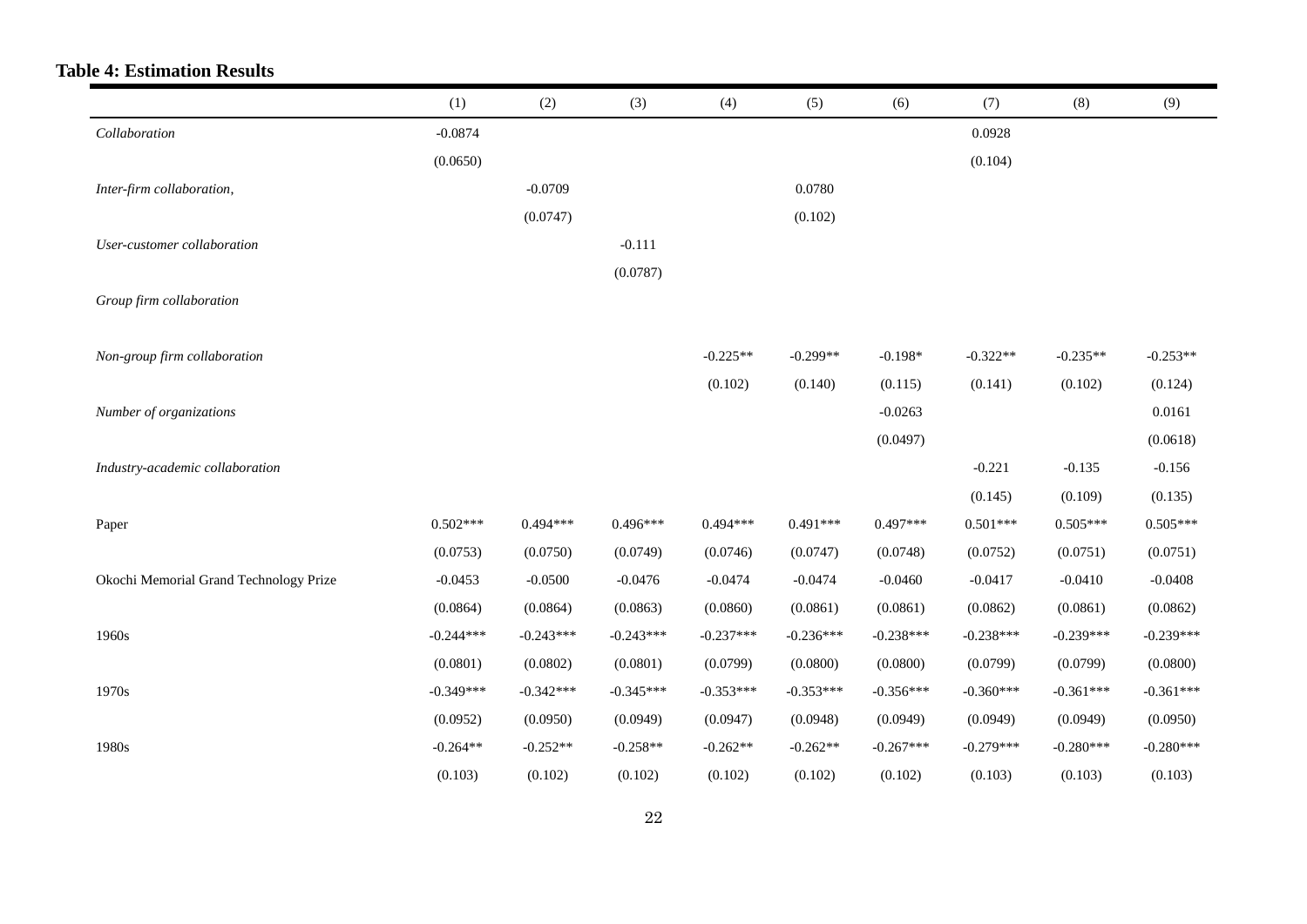| 1990s                                               | $-0.356***$ | $-0.351***$ | $-0.357***$ | $-0.361***$ | $-0.363***$ | $-0.363***$ | $-0.371***$ | $-0.368***$ | $-0.368***$ |
|-----------------------------------------------------|-------------|-------------|-------------|-------------|-------------|-------------|-------------|-------------|-------------|
|                                                     | (0.126)     | (0.126)     | (0.126)     | (0.125)     | (0.125)     | (0.125)     | (0.125)     | (0.125)     | (0.125)     |
| 2000s                                               | $-0.497*$   | $-0.493*$   | $-0.481*$   | $-0.429$    | $-0.425$    | $-0.437$    | $-0.435$    | $-0.440$    | $-0.438$    |
|                                                     | (0.282)     | (0.282)     | (0.282)     | (0.283)     | (0.283)     | (0.283)     | (0.283)     | (0.283)     | (0.283)     |
| Electronics/Telecommunication/Information           | $-0.0840$   | $-0.0790$   | $-0.0806$   | $-0.0719$   | $-0.0719$   | $-0.0751$   | $-0.0802$   | $-0.0805$   | $-0.0798$   |
|                                                     | (0.168)     | (0.169)     | (0.168)     | (0.168)     | (0.168)     | (0.168)     | (0.168)     | (0.168)     | (0.168)     |
| Iron and Steel/Non-Ferrous Metal                    | 0.0401      | 0.0484      | 0.0490      | 0.0660      | 0.0694      | 0.0616      | 0.0595      | 0.0541      | 0.0550      |
|                                                     | (0.171)     | (0.171)     | (0.171)     | (0.170)     | (0.170)     | (0.171)     | (0.171)     | (0.170)     | (0.171)     |
| Machinery/Precision Machinery                       | $-0.0254$   | $-0.0455$   | $-0.0466$   | $-0.0337$   | $-0.0294$   | $-0.0266$   | 0.00126     | $-0.00213$  | $-0.00156$  |
|                                                     | (0.185)     | (0.184)     | (0.184)     | (0.184)     | (0.184)     | (0.184)     | (0.185)     | (0.185)     | (0.185)     |
| Petrochemical/Chemical/ Petroleum /Electricity/ Gas | 0.265       | 0.268       | 0.269       | 0.277       | 0.275       | 0.276       | 0.270       | 0.271       | 0.271       |
|                                                     | (0.173)     | (0.173)     | (0.173)     | (0.172)     | (0.172)     | (0.172)     | (0.172)     | (0.172)     | (0.172)     |
| Pulp/Fiber/Glass/Textile                            | 0.226       | 0.227       | 0.226       | 0.246       | $-0.425$    | 0.240       | 0.252       | 0.245       | 0.248       |
|                                                     | (0.201)     | (0.201)     | (0.201)     | (0.200)     | 0.252       | (0.201)     | (0.200)     | (0.200)     | (0.201)     |
| Pharmaceuticals                                     | $0.489**$   | $0.487**$   | $0.482**$   | $0.495**$   | $0.503**$   | $0.492**$   | $0.509**$   | $0.500**$   | $0.502**$   |
|                                                     | (0.206)     | (0.206)     | (0.206)     | (0.205)     | (0.205)     | (0.205)     | (0.205)     | (0.205)     | (0.205)     |
| Transportation                                      | $-0.239$    | $-0.233$    | $-0.229$    | $-0.207$    | $-0.202$    | $-0.212$    | $-0.211$    | $-0.216$    | $-0.215$    |
|                                                     | (0.189)     | (0.190)     | (0.189)     | (0.189)     | (0.189)     | (0.190)     | (0.189)     | (0.189)     | (0.190)     |
| Constant                                            | $2.143***$  | $2.132***$  | $2.137***$  | $2.130***$  | $2.124***$  | $2.164***$  | $2.136***$  | $2.144***$  | 2.125***    |
|                                                     | (0.165)     | (0.165)     | (0.165)     | (0.164)     | (0.165)     | (0.177)     | (0.165)     | (0.165)     | (0.180)     |
| Observations                                        | 434         | 434         | 434         | 434         | 434         | 434         | 434         | 434         | 434         |
| R-squared                                           | 0.201       | 0.199       | 0.201       | 0.207       | 0.208       | 0.207       | 0.211       | 0.210       | 0.210       |

Standard errors in parentheses

\*\*\* p<0.01, \*\* p<0.05, \* p<0.1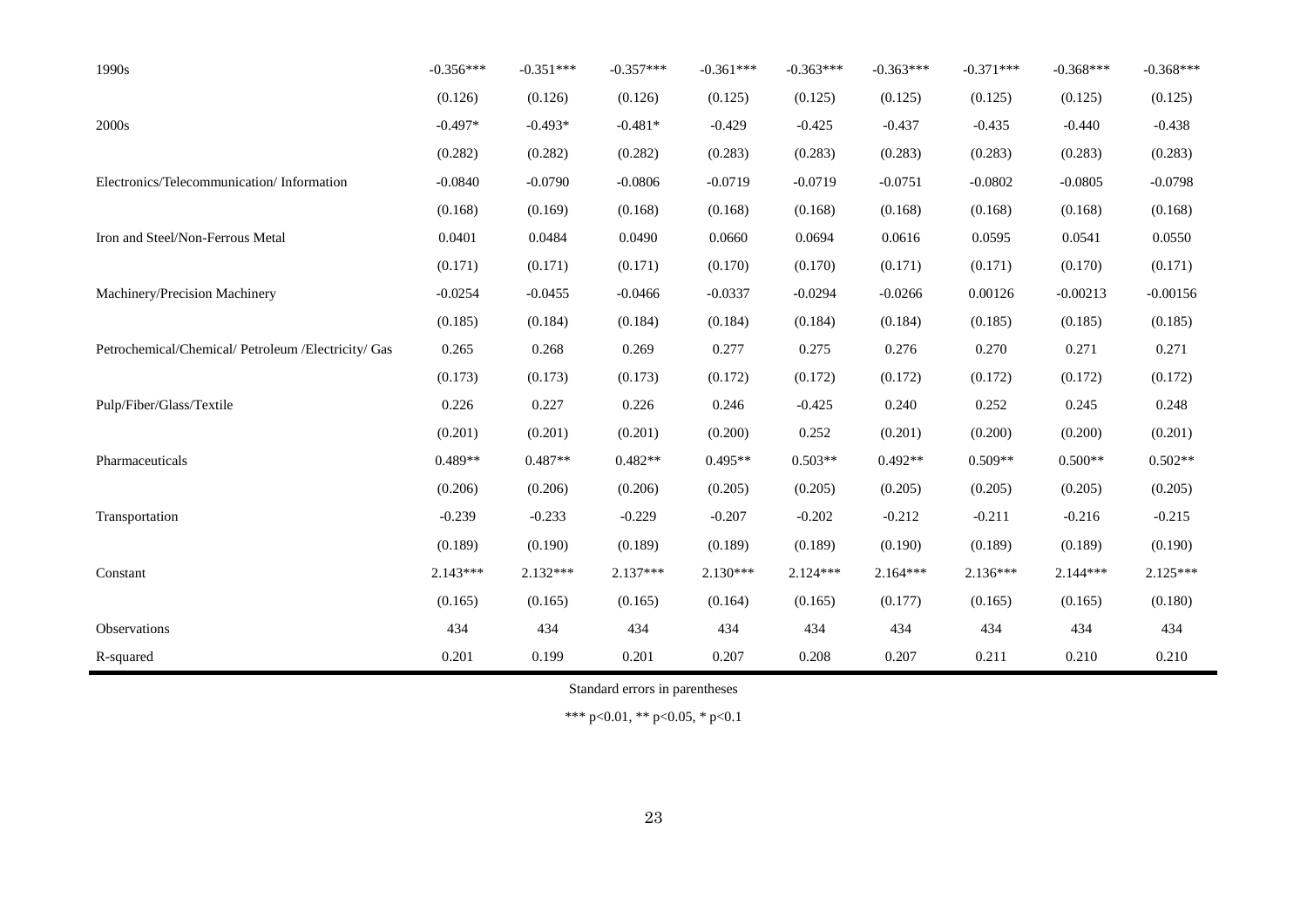### 6. Conclusions

This paper examines the impact of inter-organizational collaboration on the innovation speed by exploring the prize data on significant manufacturing technology. By investigating the Okochi Prizes data-set, it empirically examines the relationship between inter-organizational collaboration and its innovation speed.

If we do not introduce the types of collaboration, the estimated results do not show any significant relation between collaboration and innovation speed. However, after controlling for technological areas, prize categories, and collaboration types, the estimated results show that non-group inter-firm collaboration have association with from 19.8% up to 32.2% faster innovation speed. However, such accelerated innovation speeds are not observed in other collaboration types such as user-customer collaboration and firm-academic collaborations. The collaboration can influence not only the innovation speed but also other things such as costs, nature of technology, and economic and industrial impact. However, since the timing of market entry plays an important role in establishing competitive advantages, and the reduction of the innovation speed can cut R&D costs, faster innovation can be of significance for a firm.

In conclusion, we mention some limitations of this paper that future research should address more explicitly. First, as the previous literature often points out, interorganizational collaboration would reduce R&D time by facilitating the use of complimentary knowledge. However, it must be noted that the association between nongroup inter-firm collaboration and shorter innovation speed this paper has observed is not necessarily causal relationship. It is highly possible to assume that a firm select R&D projects whose target is well-defined and outcome can be realized in a relatively shorter period for non-group inter-firm collaboration rather than such collaboration has innovation speed reduction effects, even though the time reduction effects are often in the anecdotal evidence. Further empirical research aimed at discerning the time reduction effects from this endogeneity bias will surely advance our understanding of collaboration and innovation speed.

Second, we do not control for the amount of R&D investment. It is obviously assumed that the increase in the R&D investment can reduce the innovation speed. One might suppose that if multiple organizations worked together, the total investment in the R&D project would be bigger. If so, one can argue that inter-organizational collaboration can be regarded as the proxy of R&D investment. Other things being equal, bigger R&D investment can bring faster innovation speed. However, if inter-organizational collaboration is positively associated with the amount of R&D investment, and if the increase in the amount of R&D investment results in shorter innovation speed, we should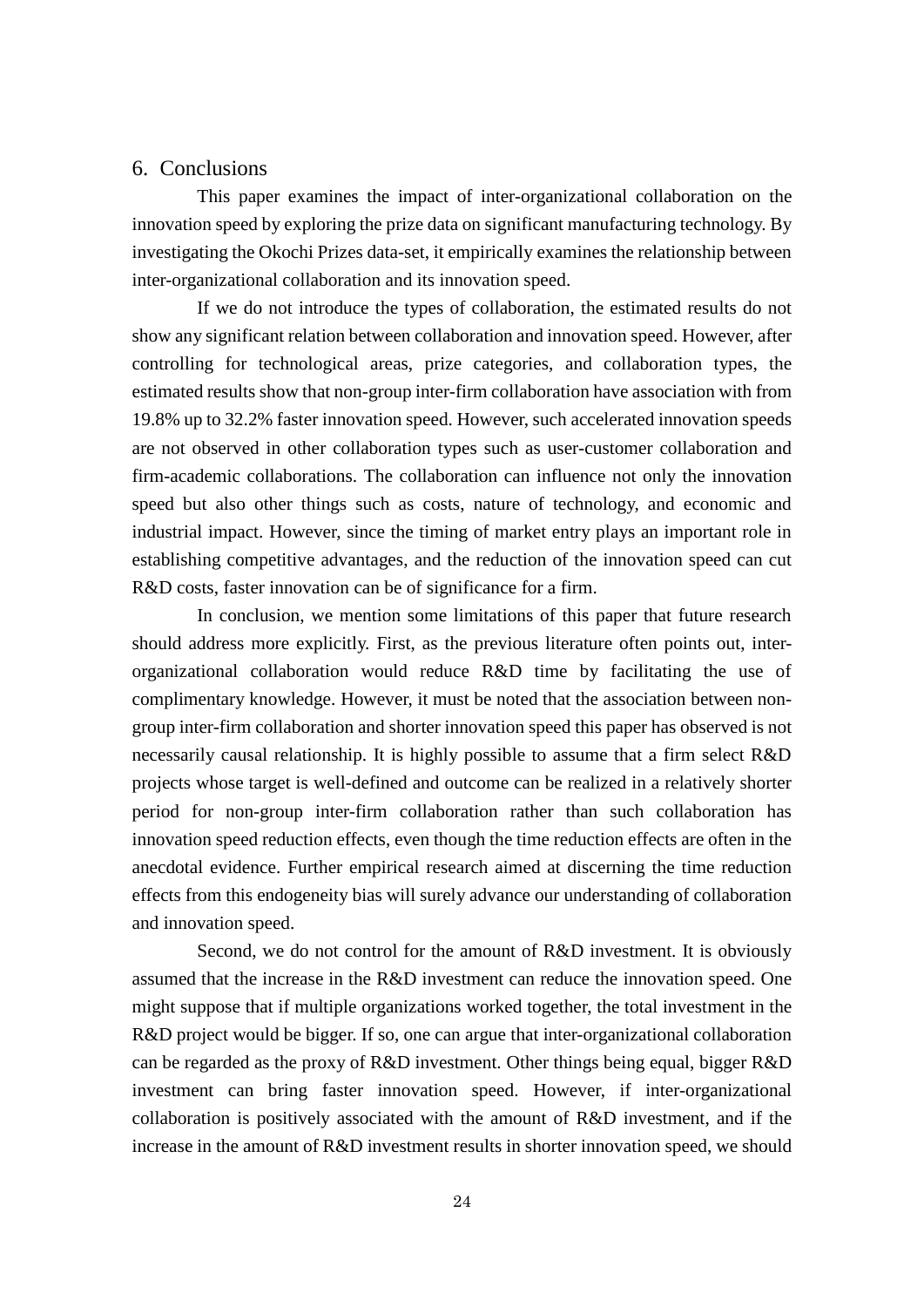observe shorter innovation speed in all types of inter-organizational collaborations. However, such association is seen only in non-group inter-firm collaboration. Of course, since the joint effort between industry and academia tends to target fundamental and basic research themes, it is reasonable to suppose that this type of collaboration tends to be lengthier in nature. However, if the inter-organizational collaboration is positively associated with the amount of R&D investment, we should observe the negative coefficient not only in the collaboration among non-group firms, but also in collaboration among the same business group firms. If we could, however, control the R&D investment in the award-winning projects, we could control the effect of collaboration more precisely. All of these limitations are immanent to the prize data that this paper has explored. However while these limitations exist, the prize data has provide detailed information on the R&D process that allows empirically investigating the relationship between interorganizational collaboration and innovation speed.

### Acknowledgements

This research was supported by the Japan Society for the Promotion of Science, Scientific Research (A), 23242054.

### References

<span id="page-26-4"></span>Ahuja, G., 2000. Collaboration Networks, Structural Holes, and Innovation: A Longitudinal Study. Administrative Science Quarterly 45, 425-455.

<span id="page-26-7"></span>Belderbos, R., Carree, M., Lokshin, B., 2004a. Cooperative R&D and Firm Performance. Research Policy 33, 1477-1492.

<span id="page-26-6"></span>Belderbos, R., Carree, M., Lokshin, B., 2004b. Cooperative R&D and Firm Performance. Research Policy 33, 1477-1492.

<span id="page-26-1"></span><span id="page-26-0"></span>Chandler, A.D., Hikino, T., Von Nordenflycht, A., 2001. Inventing the Electronic Century : the Epic Story of the Consumer Electronics and Computer Industries. Free Press, New York. Chesbrough, H.W., 2003. Open Innovation: the New Imperative for Creating and Profiting from Technology. Harvard Business School ; Maidenhead : McGraw-Hill, Boston, Mass.

<span id="page-26-3"></span>Chesbrough, H.W., 2006. Open Business Models: How to Thrive in the New Innovation Landscape. Harvard Business School Press, Boston, Mass.

<span id="page-26-2"></span>Chesbrough, H.W., Vanhaverbeke, W., West, J., 2006. Open Innovation: Researching a New Paradigm. Oxford University Press, Oxford.

<span id="page-26-5"></span>Clark, K.B., Fujimoto, T., 1991. Product Development Performance: Strategy, Organization, and Management in the World Auto Industry. Harvard Business School Press, Boston, Massachusetts.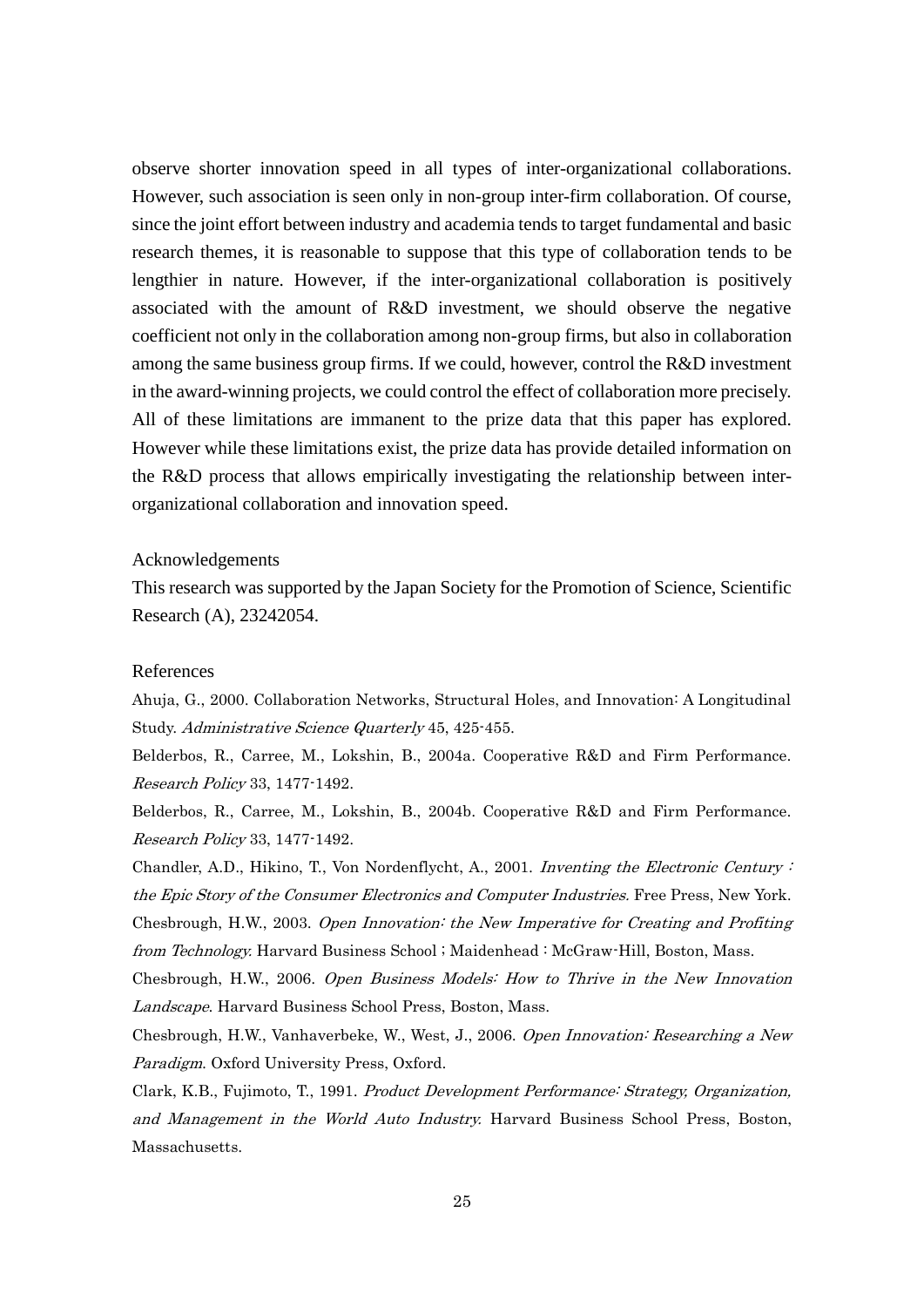<span id="page-27-12"></span>Cockburn, I.M., Henderson, R.M., 1998. Absorptive Capacity, Coauthoring Behavior, and the Organization of Research in Drug Discovery The Journal of Industrial Economics 46, 157- 182.

<span id="page-27-13"></span>Cockburn, I.M., Henderson, R.M., 2001. Publicly Funded Science and the Productivity of the Pharmaceutical Industry, in: Jaffe, A., Lerner, J., Stern, S. (Eds.), *Innovation Policy and the* Economy, Volume 1. MIT Press, Cambridge, MA, pp. 1-34.

<span id="page-27-14"></span>Colpan, A.M., Hikino, T., Lincoln, J.R., 2010. The Oxford Handbook of Business Groups. Oxford University Press, Oxford.

<span id="page-27-6"></span>Corley, E.A., Boardman, C.P., Bozeman, B., 2006. Design and the Management of Multi-Institutional Research Collaborations: Theoretical implications from Two Case Studies. Research Policy 35, 975-993.

<span id="page-27-11"></span>Crawford, M.C., 1992. The Hidden Costs of Accelerated Product Development. Journal of Product Innovation Management 9, 188-199.

<span id="page-27-4"></span>Dodgson, M., 1993. Technological Collaboration in Industry: Strategy, Policy, and Internationalization in Innovation. Routledge, London.

<span id="page-27-10"></span>Faems, D., Looy, B.V., Debackere, K., 2005. Interorganizational Collaboration and Innovation: Toward a Portofolio Approach. Journal of Product Innovation Management 22, 238-250.

<span id="page-27-2"></span>Fontana, R., Nuvolari, A., Shimizu, H., Vezzulli, A., 2009. The Nature of Inventive Activities: Evidence from a Data-Set of R&D Awards. IIR Working Paper WP#09-09.

<span id="page-27-0"></span>Freeman, C., 1991. Networks of Innovators: A Synthesis of Research Issues. Research Policy 20, 499-514.

<span id="page-27-15"></span>Gilson, R.J., Roe, M.J., 1993. Understanding the Japanese Kairetsu: Overlaps between Corporate Governance and Industrial Organization. the Yale Law Journal 102, 871-905.

<span id="page-27-9"></span>Gold, B., 1987. Approaches to Accelerating Product and Process Development. Journal of Product Innovation Management 4, 81-88.

<span id="page-27-3"></span>Gomory, R.E., 1989. From the "Ladder of Science" to the Product Development Cycle. Harvard Business Review November-December, 99-105.

<span id="page-27-1"></span>Gulati, R., 1999. Network Location and Learning: The Influence of Network Resources and Firm Capabilities on Alliance Formation. Strategic Management Journal 20, 397-420.

<span id="page-27-5"></span>Hagedoorn, J., 1993. Understanding the Rationaler of Strategic Technology Partnering: Interogranizational Modes of Cooperation and Sectoral Differences. Strategic Management Journal 14, 371-385.

<span id="page-27-7"></span>Ham, R.M., Mowery, D.C., 1998. Improving the Effectiveness of Public-Private R&D Collaboration: Case Studies at a US Weapons Laboratory. Research Policy 26, 661-675.

<span id="page-27-8"></span>He, Z.-L., Geng, X.-S., Campbell-Hunt, C., 2009. Research Collaboration and Research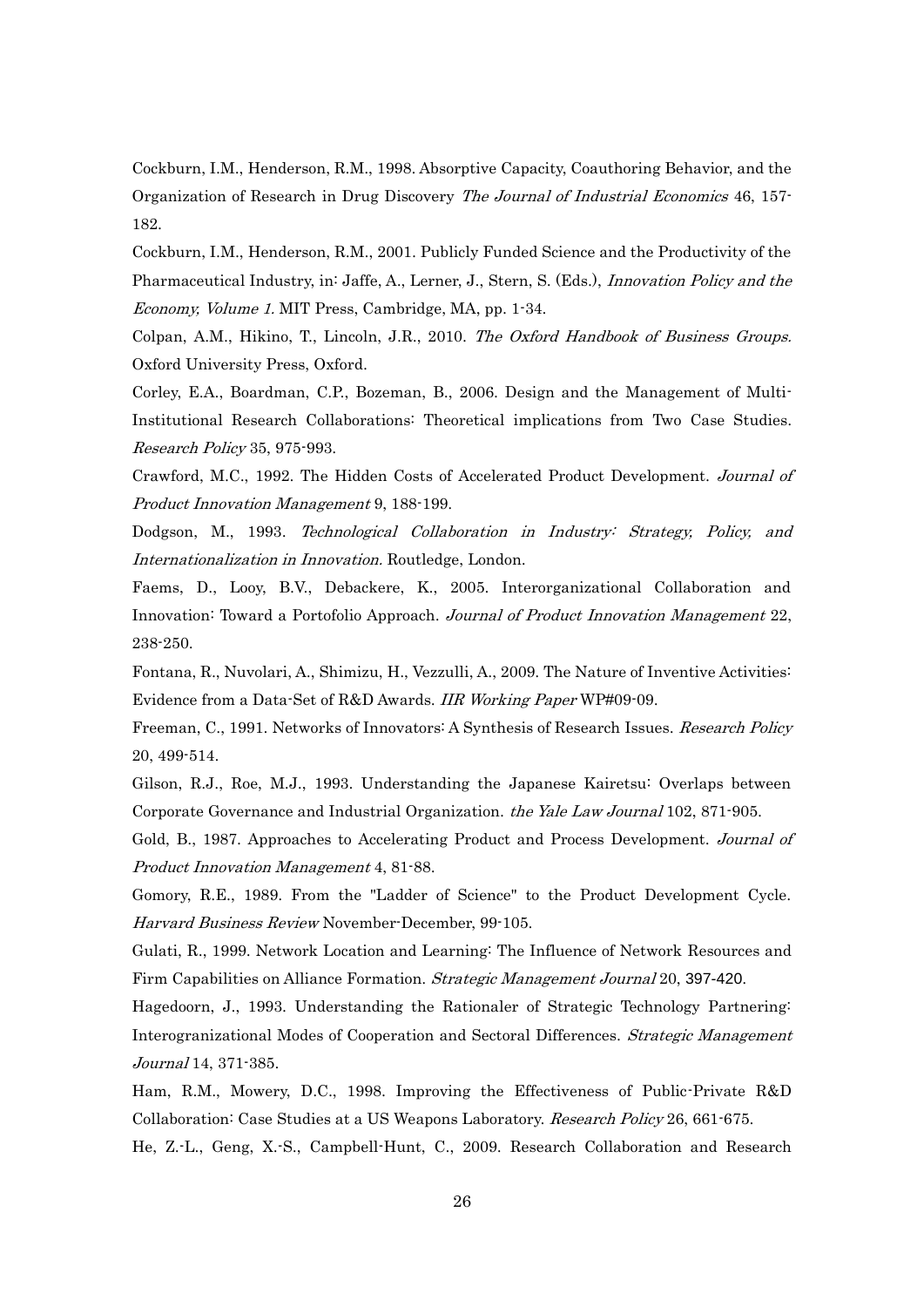Output: A Longitudinal Study of 65 Biomedical Scientists in a New Zealand University. Research Policy 38, 306-317.

<span id="page-28-1"></span>Henderson, R.M., Jaffe, A., Trajtenberg, M., 1998. Universities as a Source of Commercial Technology: a Detailed Analysis of University Patenting, 1965-1988. The Review of Economics and Statistics 80, 119-127.

<span id="page-28-8"></span>Katz, S.J., Martin, B.R., 1997. What is Research Collaboration? Research Policy 26, 1-18.

<span id="page-28-7"></span>Kessler, E.H., Bierly, P.E., Gopalakrishnan, S., 2000. Internal vs. External Learning in New Product Development: Effects on Speed, Costs and Competitive Advantage. R&D Management 30, 213-223.

<span id="page-28-6"></span>Kessler, E.H., Chakrabarti, A.K., 1996. Innovation Speed: A Conceptual Model of Context, Antecedents, and Outcomes. The Academy of Management Review 21, 1143-1191.

<span id="page-28-13"></span>Lincoln, J.R., Shimotani, M., 2010. Business Groups in Postwar Japan, in: Colpan, A.M., Hikino, T., Lincoln, J.R. (Eds.), *The Oxford Handbook of Business Groups*. Oxford University Press, Oxford, pp. 127-156.

<span id="page-28-5"></span>McEvily, S.K., Eisenhardt, K.M., Prescott, J.E., 2004. The Global Acquisition, Leverage and Protection of Technological Competences. Strategic Management Journal 25, 713-722.

<span id="page-28-9"></span>Miotti, L., Sachwald, F., 2003. Co-operative R&D: Why and With Whom?: An Integrated Framework of Analysis. Research Policy 32, 1481-1499.

<span id="page-28-11"></span>Miwa, Y., Ramseyer, J.M., 2006. The Fable of the Keiretsu: Urban Legends of the Japanese Economy. University of Chicago Press ; [Bristol : University Presses Marketing, distributor], Chicago, Ill.

<span id="page-28-12"></span>Morikawa, H., 1992. Zaibatsu: the Rise and Fall of Family Enterprise Groups in Japan. University of Tokyo Press, Tokyo.

<span id="page-28-0"></span>Mowery, D.C., 1983. The Relationship between Intrafirm and Contractual Forms of Industrial Research in American Manufacturing, 1900-1940. Explorations in Economic History 20, 351-374.

<span id="page-28-2"></span>Mowery, D.C., Nelson, R.R., Sampat, B.N., Ziedonis, A.A., 2001. The Growth of Patenting and Licensing by U.S. Universities: an Assessment of the Effects of the Bayh-Dole Act of 1980. Research Policy 30, 99-119.

<span id="page-28-3"></span>Mowery, D.C., Sampat, B.N., 2001. University Patents and Patent Policy Debates in the US, 1925-1980. Industrial and Corporate Change 10, 781-814.

<span id="page-28-4"></span>Nagaoka, S., 2007. Assessing the R&D Management of a Frim in terms of Speed and Science LInkage; Evidence from the US Patent. Journal of Economics and Management Strategy 16, 129-156.

<span id="page-28-10"></span>Okouchi Memorial Foundation, 1974-2011. Reports of Achievements in Industrialization Awarded the Okochi Memorial Prize. Okouchi Memorial Foundation, Tokyo.